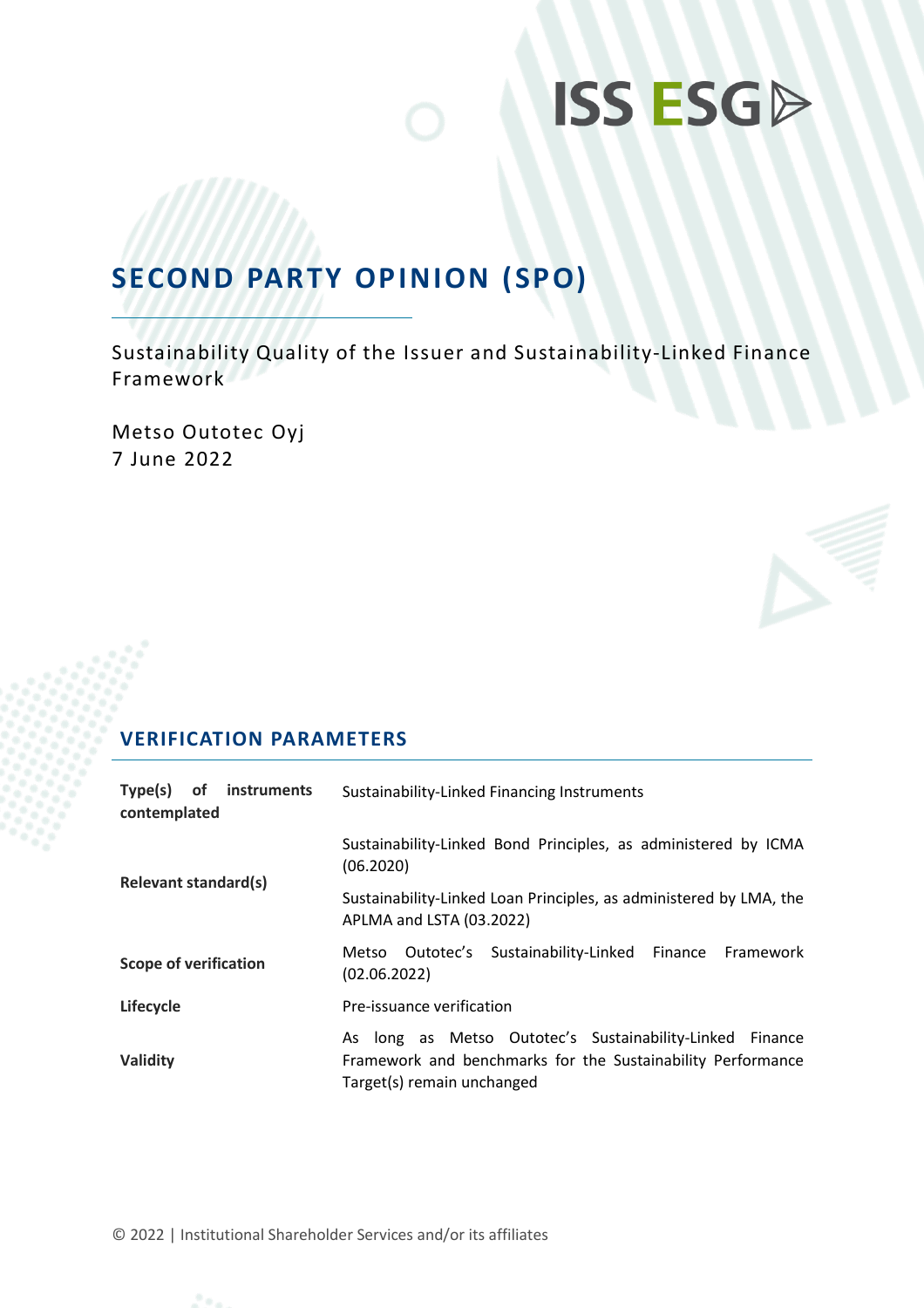

## **CONTENTS**

| PART 1: ALIGNMENT WITH ICMA SUSTAINABILITY-LINKED BOND PRINCIPLES AND |  |
|-----------------------------------------------------------------------|--|
|                                                                       |  |
|                                                                       |  |
|                                                                       |  |
|                                                                       |  |
|                                                                       |  |
|                                                                       |  |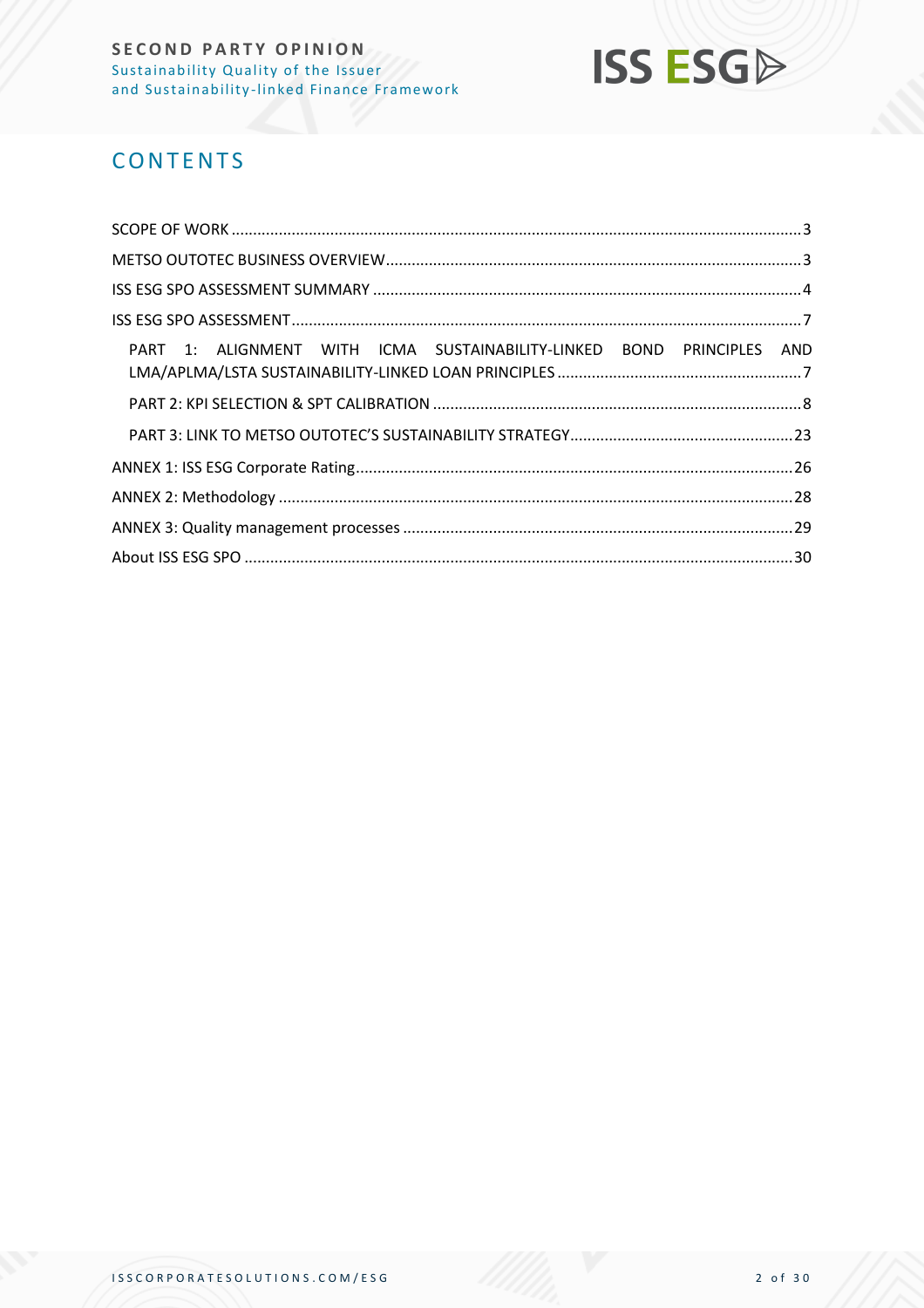

## <span id="page-2-0"></span>SCOPE OF WORK

Metso Outotec (''the issuer'' or ''the company'') commissioned ISS ESG to assist with its Sustainability-Linked financial instruments by assessing three core elements to determine the sustainability quality of the instrument:

- 1. Metso Outotec's Sustainability-Linked Finance Framework (02.06.2022 version) and structural components of the transaction – benchmarked against the Sustainability-Linked Bond Principles (SLBP), as administered by the International Capital Market Association (ICMA), and the Sustainability-Linked Loan Principles, as published by the Loan Market Association (LMA), the Asia Pacific Loan Market Association (APLMA) and the Loan Syndications and Trading Association (LSTA).
- 2. The sustainability credibility of the KPIs selected and Sustainability Performance Targets (SPTs) calibrated – whether the KPIs selected are core, relevant and material to the issuer's business model and industry, and whether the associated targets are ambitious.
- 3. Sustainability-Linked Financing instruments' link to Metso Outotec sustainability strategy drawing on Metso Outotec's overall sustainability profile and related objectives.

## <span id="page-2-1"></span>METSO OUTOTEC BUSINESS OVERVIEW

Metso Outotec Oyj manufactures and supplies equipment for the mining industry. It is a supplier of sustainable technologies, end-to-end solutions and services for the minerals processing, aggregates, and metals refining industries. The firm operates through the following segments: Aggregates, Minerals, and Metals segments. The Aggregates segment offers a range of equipment, aftermarket parts and services for quarries, aggregates contractors, and construction companies. The Minerals segment supplies a portfolio of process solutions, equipment and aftermarket services, as well as plant delivery capability for mining operations. The Metals segment provides sustainable solutions for processing virtually all types of ores and concentrates to refined metals.

The company was founded on December 31, 1990 and is headquartered in Helsinki, Finland.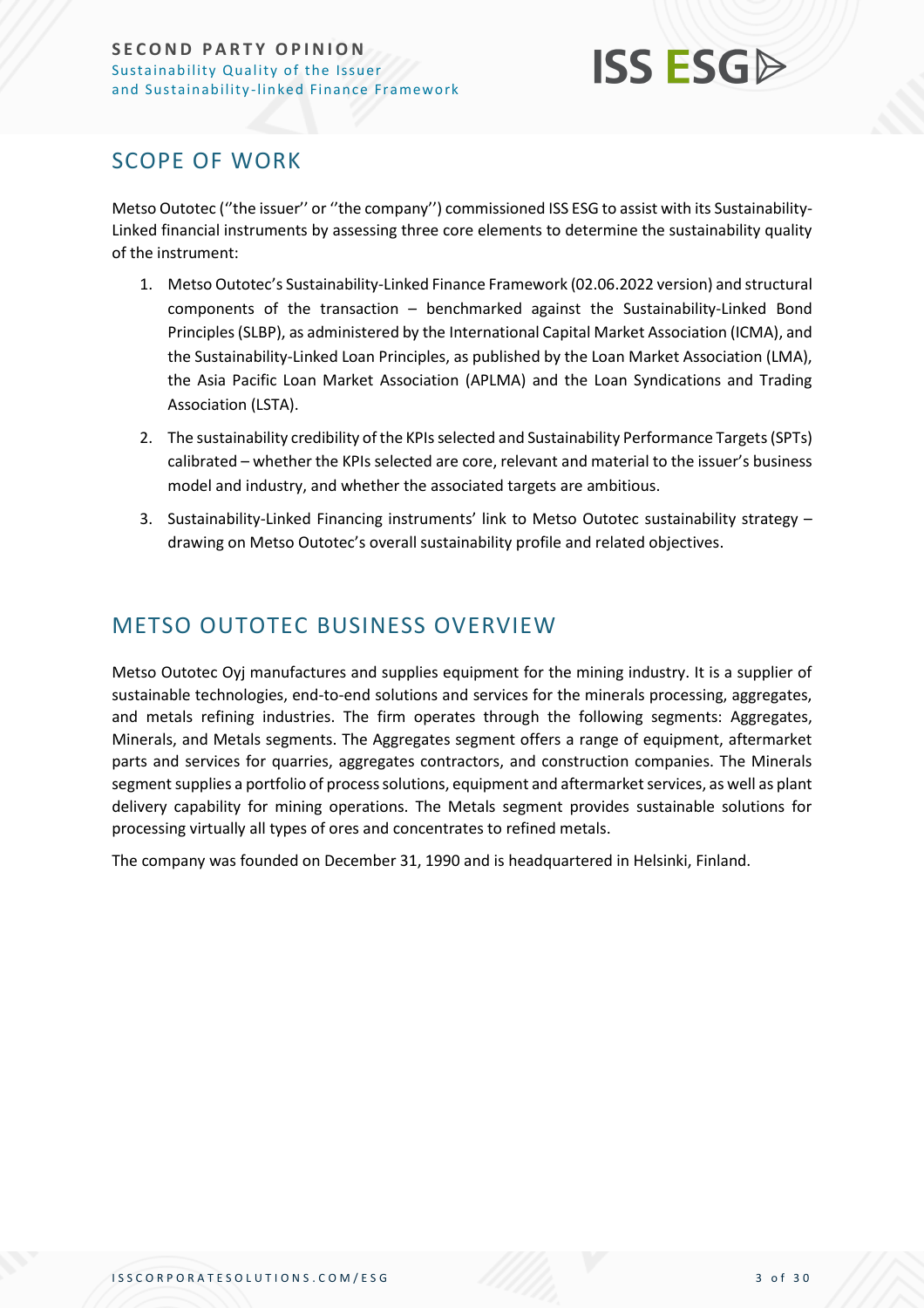## **ISS ESGA**

## <span id="page-3-0"></span>ISS ESG SPO ASSESSMENT SUMMARY

| <b>SECTION</b>                                                                                                                                        | <b>EVALUATION SUMMARY</b> <sup>1</sup>                                                                                                                                                                                                                                                                                                                                                                                                                                                                                                                                                                                                                                                                                                                                                                                                                                                                                        |
|-------------------------------------------------------------------------------------------------------------------------------------------------------|-------------------------------------------------------------------------------------------------------------------------------------------------------------------------------------------------------------------------------------------------------------------------------------------------------------------------------------------------------------------------------------------------------------------------------------------------------------------------------------------------------------------------------------------------------------------------------------------------------------------------------------------------------------------------------------------------------------------------------------------------------------------------------------------------------------------------------------------------------------------------------------------------------------------------------|
| Part 1:<br>Alignment                                                                                                                                  | Aligned with ICMA Sustainability-Linked Bond Principles and the LMA/LSTA/APLMA<br><b>Sustainability-Linked</b><br>Loan<br>Principles,<br>limited<br>evidence<br>except<br>for<br>to<br>comprehensively assess the level of ambition of SPT 3                                                                                                                                                                                                                                                                                                                                                                                                                                                                                                                                                                                                                                                                                  |
| with the SLBP<br>and SLLP                                                                                                                             | The issuer has defined a formal framework for its Sustainability-Linked Financing Instruments<br>regarding the selection of KPIs, calibration of Sustainability Performance Targets (SPTs),<br>Sustainability-Linked Financing Instruments' characteristics, reporting and verification. The<br>framework is in line with the Sustainability-Linked Bond Principles (SLBP) administered by the<br>ICMA and the Sustainability-Linked Loan Principles (SLLP) administered by the LMA, APLMA<br>and LSTA, except for limited evidence to comprehensively assess the level of ambition of SPT<br>3.                                                                                                                                                                                                                                                                                                                              |
|                                                                                                                                                       | The financial characteristics of the Sustainability-Linked Security are subject to change as<br>outlined in the security-specific documentation. This may include, but is not limited to, margin<br>adjustment, coupon adjustment or re-payment amount adjustment.                                                                                                                                                                                                                                                                                                                                                                                                                                                                                                                                                                                                                                                            |
|                                                                                                                                                       |                                                                                                                                                                                                                                                                                                                                                                                                                                                                                                                                                                                                                                                                                                                                                                                                                                                                                                                               |
| Part 2A:<br><b>KPI selection</b><br>and SPT<br>calibration<br><b>KPI 1:</b><br><b>Reduction of</b>                                                    | KPI selection: Relevant and core to the issuer's business model and sustainability<br>profile. The KPI is material to the company's direct operations but not to the whole<br>Corporate Value Chain <sup>2</sup> .<br><b>Sustainability Performance Target (SPT) calibration:</b><br>Ambitious against issuer's past performance with limitations<br>Ambitious against issuer's industry peer group<br>$\bullet$<br>In line with the Paris Climate Goals<br>$\bullet$                                                                                                                                                                                                                                                                                                                                                                                                                                                         |
| absolute<br>scope 1 and 2<br>carbon<br>emissions<br>(tCO <sub>2</sub> )<br><b>SPT 1: Reduce</b><br>scope 1 & 2<br>emissions to<br>net zero by<br>2030 | ISS ESG finds that the KPI selected is core, relevant, and moderately material to the issuer's<br>business model and consistent with its sustainability strategy. The KPI is considered material<br>to the company's direct operations as it covers 100% of scope 1 and 2 CO <sub>2</sub> emissions but not<br>material to the whole corporate value chain as it does not cover scope 3 which represents<br>98.4% of the CO <sub>2</sub> emissions. It is appropriately measurable, quantifiable, externally verifiable,<br>and benchmarkable. Metso Outotec states that in the short term they will use RECs and it is<br>important to note that RECs do not significantly affect key processes because they are a<br>transactional instrument. The KPI selected will be externally verified. It covers 100% of the<br>company's direct operations that are responsible for 1.6 % of the company's total $CO2$<br>emissions. |
|                                                                                                                                                       | ISS ESG finds that the SPT calibrated by Metso Outotec is not quantitatively ambitious but is<br>qualitatively ambitious against the company's past performance, which reflects the efforts to<br>reduce Scope 1 GHG emissions, requiring actions impacting Metso Outotec's activity directly.<br>The SPT is ambitious compared to Heavy Trucks & Construction & Farm Machinery industry<br>practices in terms of defining a GHG emissions reduction target and in line with the Paris<br>Agreement and a 1.5° Celsius warming scenario according to SBTi. The benchmark selected by                                                                                                                                                                                                                                                                                                                                          |

<sup>&</sup>lt;sup>1</sup> ISS ESG's evaluation is based on the engagement conducted from April to June 2022, on Metso Outotec's Sustainability-Linked Finance Framework (02.06.2022 version) and on the ISS ESG Corporate Rating applicable at the SPO delivery date (updated on the 12.02.2022). <sup>2</sup> This differentiation between direct operations and corporate value chain is in reference to the GHG Protocol consideration of Scope 1, 2 and 3 emissions.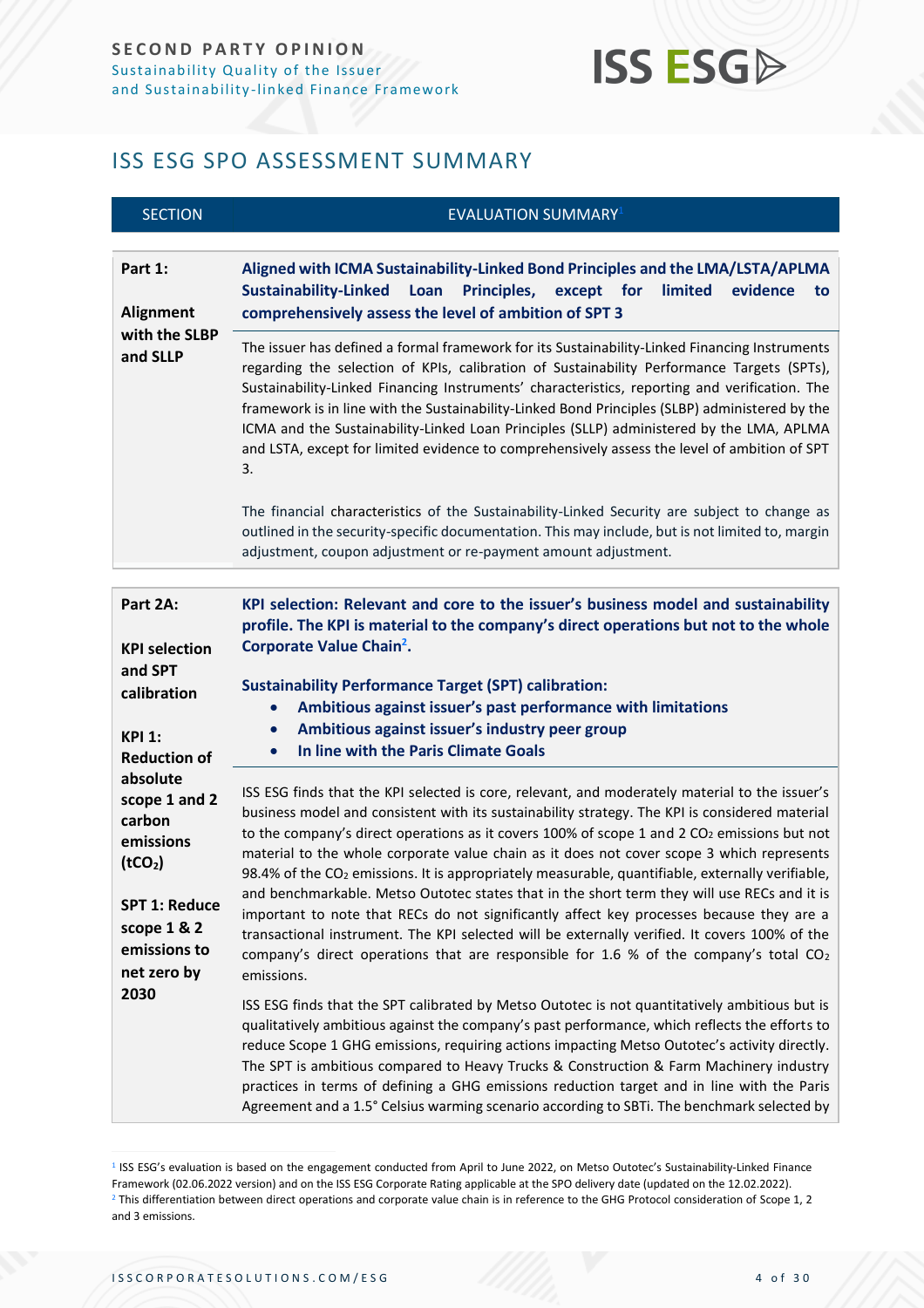

|                                                                                                                                                                              | the issuer is provided by an independent third party based on a methodology established in<br>the industry. The target is set in a clear timeline and is supported by a strategy and action plan<br>disclosed in the company's framework.                                                                                                                                                                                                                                                                                                                                                                                                                                                                                                                                                                                                                                                                                                                                                                                                                                                                                                                |  |  |  |  |
|------------------------------------------------------------------------------------------------------------------------------------------------------------------------------|----------------------------------------------------------------------------------------------------------------------------------------------------------------------------------------------------------------------------------------------------------------------------------------------------------------------------------------------------------------------------------------------------------------------------------------------------------------------------------------------------------------------------------------------------------------------------------------------------------------------------------------------------------------------------------------------------------------------------------------------------------------------------------------------------------------------------------------------------------------------------------------------------------------------------------------------------------------------------------------------------------------------------------------------------------------------------------------------------------------------------------------------------------|--|--|--|--|
| Part 2B:<br><b>KPI 2:</b><br>Spending on<br>suppliers<br>committed to<br><b>Science-Based</b>                                                                                | KPI selection: Relevant, Core, Partially material, to issuer's business model and<br>sustainability profile<br><b>Sustainability Performance Target (SPT) calibration:</b><br>Ambitious against issuer's past performance<br>Limited information to assess the level of ambition against industry peer<br>group                                                                                                                                                                                                                                                                                                                                                                                                                                                                                                                                                                                                                                                                                                                                                                                                                                          |  |  |  |  |
| <b>Targets</b><br>SPT 2:30% of<br>direct<br>suppliers by<br>spend<br>covering<br>purchased<br>goods and<br>services will<br>have Science-<br><b>Based Targets</b><br>by 2025 | <b>Ambitious against Paris Climate Goals</b><br>ISS ESG finds that the KPI selected is core, relevant and partially material to the issuer's<br>business model and consistent with its sustainability strategy. It is appropriately measurable,<br>quantifiable, externally verifiable, externally verified and benchmarkable. It covers the<br>'Purchased goods and services' category of Scope 3 emissions, which makes up approximately<br>15.51% of Metso Outotec's CO <sub>2</sub> emissions and 15.75% of the annual Scope 3 emissions.<br>ISS ESG finds that the SPT calibrated by Metso Outotec's is qualitatively ambitious against the<br>company's past performance, and in line with the Paris Agreement and 1.5° Celsius warming<br>scenario according to SBTi. However, there is limited information to assess the level of<br>ambition against peers' performance. The benchmark selected by the issuer is provided by an<br>independent third party based on a methodology established in the industry. The target is set<br>in a clear timeline and is supported by a strategy and action plan disclosed in the company's<br>framework. |  |  |  |  |
| Part 2C:<br><b>KPI 3: Annual</b>                                                                                                                                             | KPI selection: Relevant, Core, Moderately Material, to issuer's business model and<br>sustainability profile                                                                                                                                                                                                                                                                                                                                                                                                                                                                                                                                                                                                                                                                                                                                                                                                                                                                                                                                                                                                                                             |  |  |  |  |
| increase in<br>revenue from<br><b>Planet</b><br><b>Positive</b><br>offering                                                                                                  | <b>Sustainability Performance Target (SPT) calibration:</b><br>Ambitious against issuer's past performance with limitations<br>$\bullet$<br>Limited information to assess the level of ambition against industry peer<br>$\bullet$<br>group<br>Limited information to assess the level of ambition against international<br>targets                                                                                                                                                                                                                                                                                                                                                                                                                                                                                                                                                                                                                                                                                                                                                                                                                      |  |  |  |  |

**SPT 3:** 

**Increase Planet Positive sales annually at a 3 percentage point rate above that of the overall portfolio**

ISS ESG finds that the KPI selected is core, relevant and moderately material to the issuer's business model and consistent with its sustainability strategy. By increasing the Planet Positive offering, the company can improve its own as well as the environmental impact of its customers. However, since the KPI measures a relative growth in sales of Planet Positive portfolio, the increase of the sustainable offering is contingent on overall sales growth. The KPI is appropriately measurable, quantifiable, externally verifiable, and externally verified. Since the KPI is unique to Metso Outotec, the comparability with peers or international targets is limited. It covers Metso Outotec's Planet Positive portfolio, which currently represent 14% of the company's total sales.

ISS ESG finds that SPT 3 cannot be calibrated against peers and international targets, as the methodology used to define the Planet Positive portfolio is proprietary and unique to the issuer. The SPT is ambitious against past performance with limitations. The Planet Positive concept is new for the company and the issuer explains that the strategy of benchmarking, designing and producing less polluting products and services started only in 2020, and the first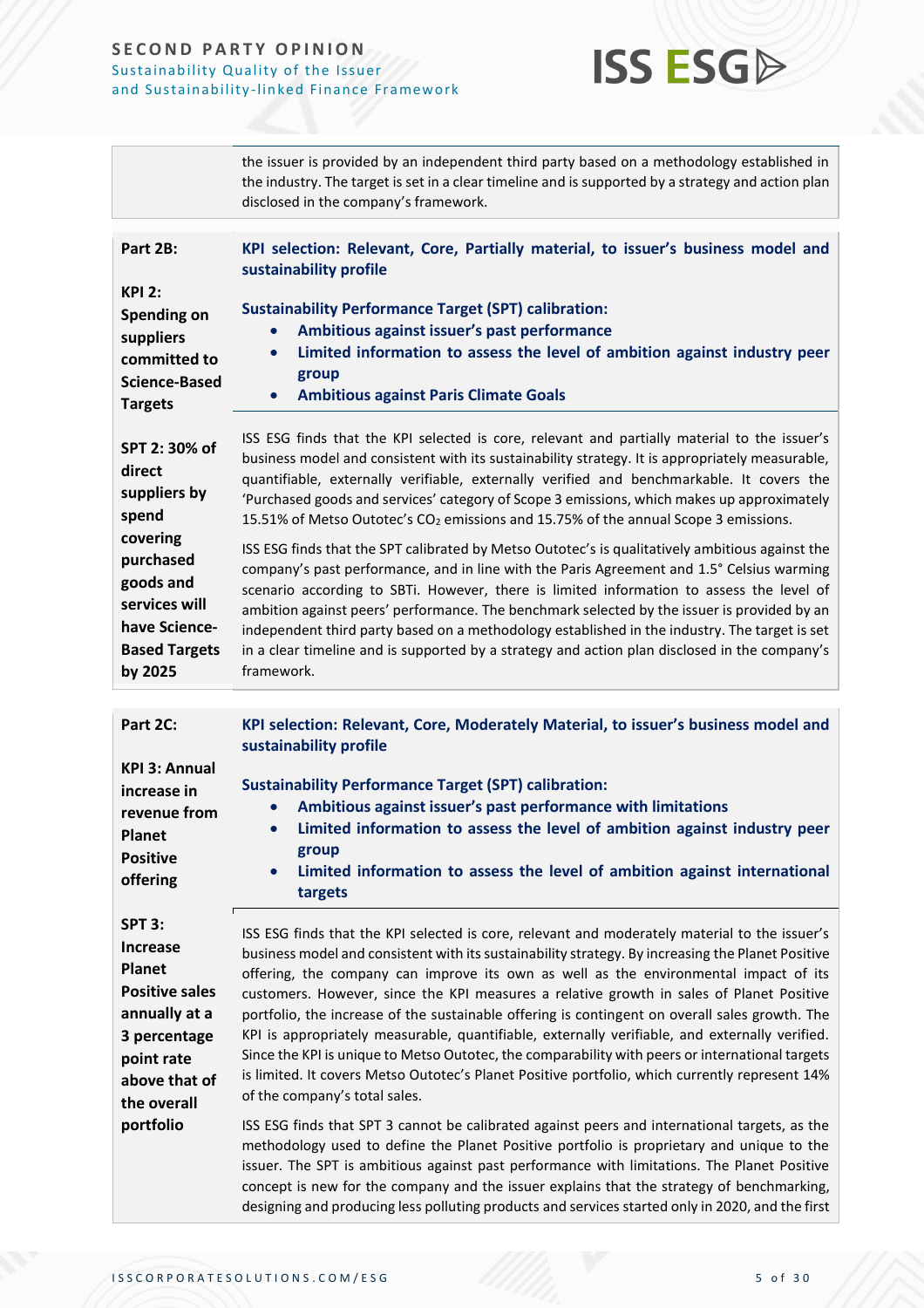

full measurement was done in 2021. Hence, the SPT goes beyond a business-as-usual trajectory. However, there is a lack of historical performance data. The target is set in a clear timeline and is supported by a strategy and action plan disclosed in the company's framework.

|                                        | <b>Consistent with Issuer's sustainability strategy</b>                                                                                                                                                                                                                                                                                                                                                                                      |  |  |  |
|----------------------------------------|----------------------------------------------------------------------------------------------------------------------------------------------------------------------------------------------------------------------------------------------------------------------------------------------------------------------------------------------------------------------------------------------------------------------------------------------|--|--|--|
| Part 3:<br>Link to                     | According to the ISS ESG Corporate Rating published 12.02.2022, the company currently shows<br>a medium sustainability absolute performance.                                                                                                                                                                                                                                                                                                 |  |  |  |
| issuer's<br>sustainability<br>strategy | The KPIs selected by the issuer are related to climate change. Environmental impacts of<br>products and services is considered as a key ESG issue faced by the issuer's industry. ISS ESG<br>finds that the KPIs are consistent with the issuer's sustainability strategy and material ESG<br>topics for the issuer's industry. The rationale for issuing Sustainability-Linked financing<br>instruments is clearly described by the issuer. |  |  |  |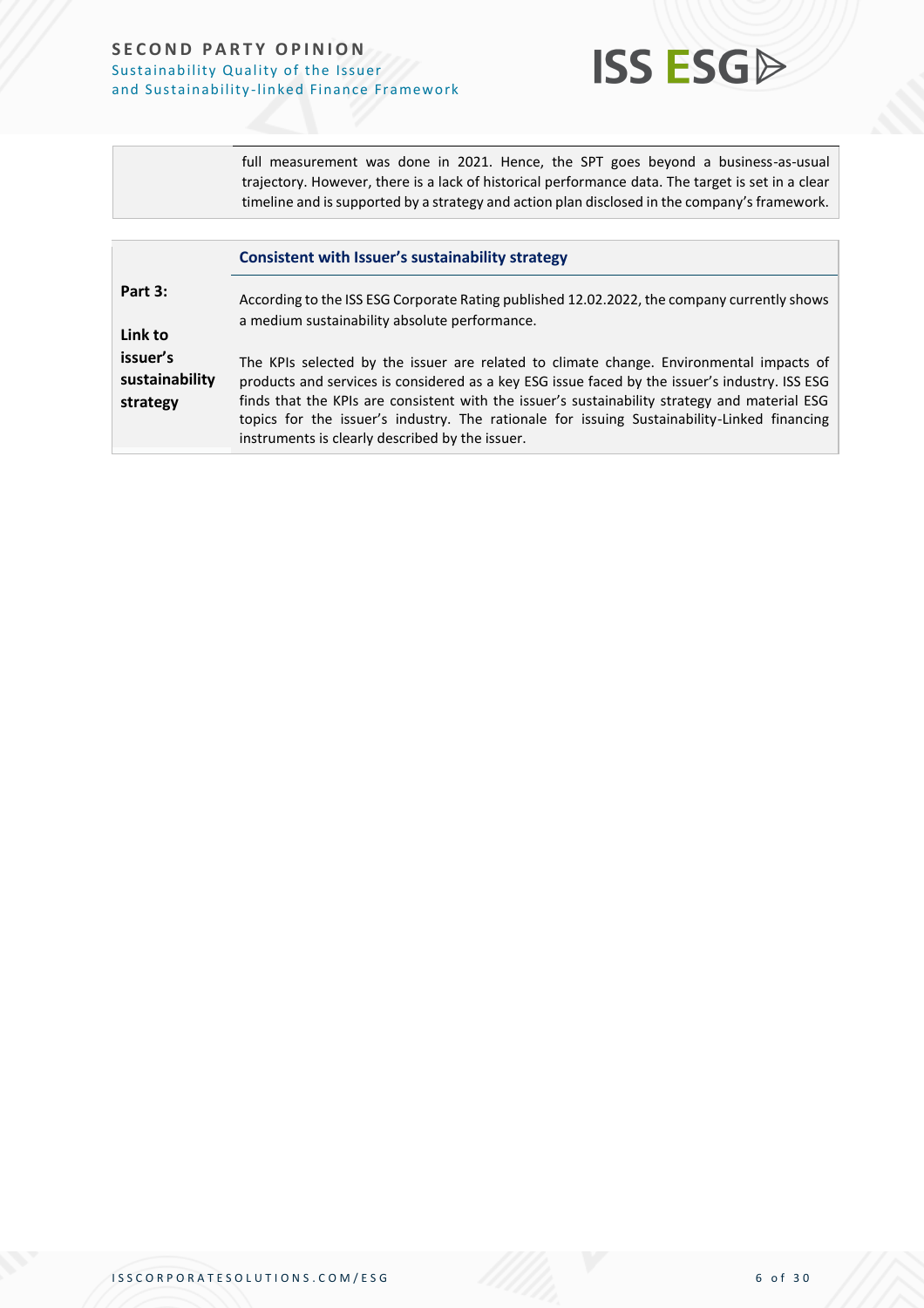

## <span id="page-6-0"></span>ISS ESG SPO ASSESSMENT

## <span id="page-6-1"></span>**PART 1: ALIGNMENT WITH ICMA SUSTAINABILITY-LINKED BOND PRINCIPLES AND LMA/APLMA/LSTA SUSTAINABILITY-LINKED LOAN PRINCIPLES**

This section describes ISS ESG's assessment of the alignment of the Metso Outotec's Sustainability-Linked Finance Framework (dated 02.06.2022) with the Sustainability-Linked Bond Principles (SLBP), as administered by the International Capital Market Association (ICMA), and the Sustainability-Linked Loan Principles, as published by the Loan Market Association (LMA), the Asia Pacific Loan Market Association (APLMA) and the Loan Syndications and Trading Association (LSTA).

| <b>SLB PRINCIPLES</b>                                                  | ASSESSMENT ISS ESG'S OPINION                                                                                                                                                                                                                                                                                                                                                                        |
|------------------------------------------------------------------------|-----------------------------------------------------------------------------------------------------------------------------------------------------------------------------------------------------------------------------------------------------------------------------------------------------------------------------------------------------------------------------------------------------|
| 1. Selection of<br><b>KPIs</b>                                         | ISS ESG conducted a detailed analysis of the sustainability credibility of KPIs<br>selection available in Part 2 of this report.                                                                                                                                                                                                                                                                    |
| 2. Calibration of<br><b>SPTs</b>                                       | ISS ESG conducted a detailed analysis of the sustainability credibility of<br>SPTs available in Part 2 of this report.                                                                                                                                                                                                                                                                              |
| 3. Sustainability-<br><b>Linked Security</b><br><b>Characteristics</b> | ISS ESG considers the Sustainability-Linked Security<br>Characteristics description provided by the issuer as<br>aligned with the SLBP and SLLP. The issuer gives a detailed<br>description of the potential variation of the financial<br>characteristics of the securities, which may include, but is<br>not limited to, margin adjustment, coupon adjustment or<br>re-payment amount adjustment. |
| 4. Reporting                                                           | ISS ESG considers the Reporting description provided by<br>the issuer as aligned with the SLLP. This will be made<br>available annually to investors and include valuable<br>information, as described in the Framework.                                                                                                                                                                            |
| 5. External<br>verification                                            | ISS ESG considers the Verification description provided by<br>the issuer as aligned with the SLBP and the SLLP. ISS ESG<br>provides an SPO through this report. The performance of<br>the SPTs against the KPIs will be externally verified<br>annually until the target is reached.                                                                                                                |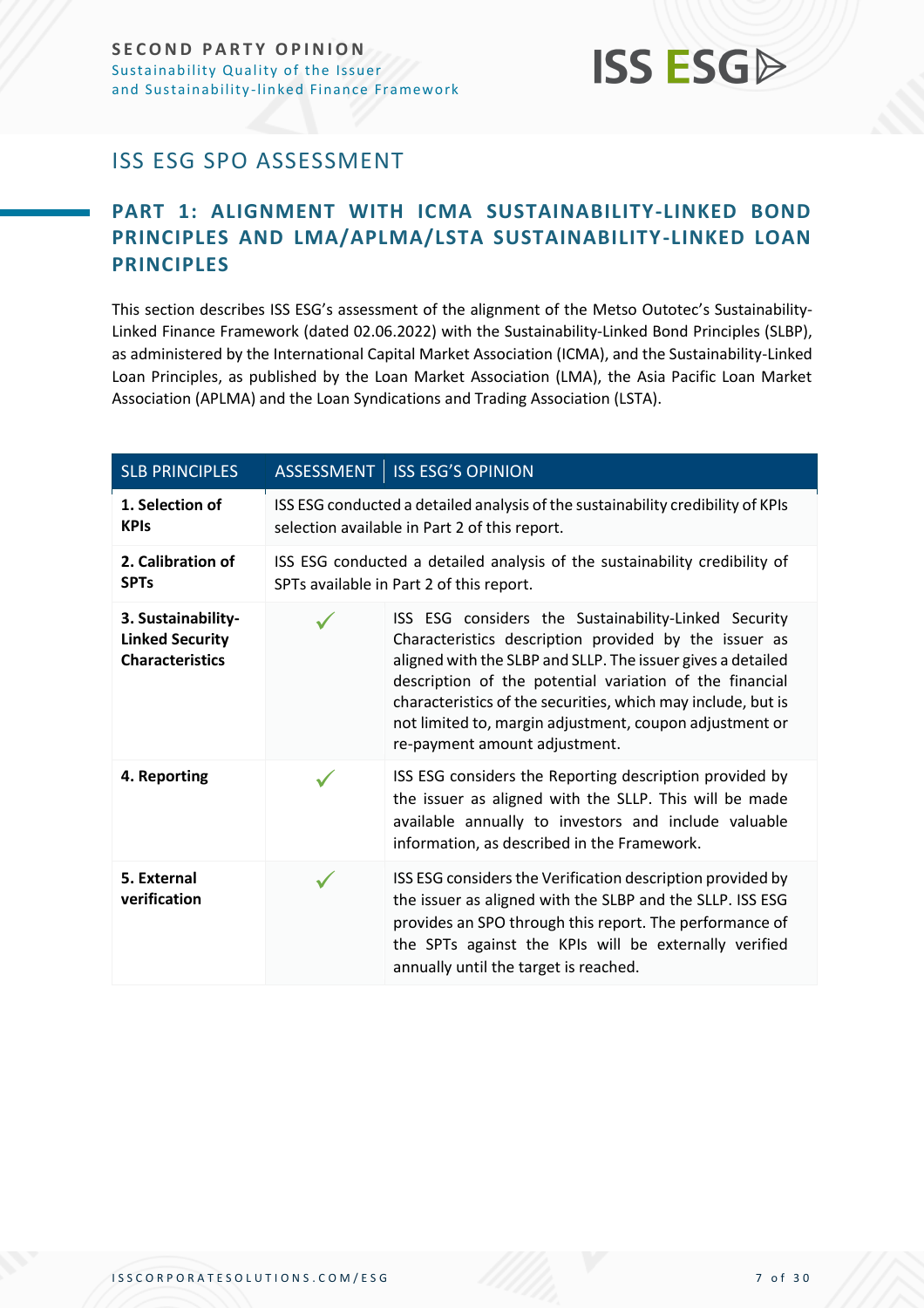

### <span id="page-7-0"></span>**PART 2: KPI SELECTION & SPT CALIBRATION**

**1A.1 Selection of KPI 1**

#### KPI 1 : Net scope 1 & 2 carbon emissions  $(tCO<sub>2</sub>)$

#### **FROM ISSUER'S FRAMEWORK**

**KPI** : Net scope 1 & 2 carbon emissions (tCO<sub>2</sub>)

**SPT:** Reduce scope 1 & 2 emissions to net-zero by 2030

**Rationale:** Metso Outotec's aim is to substantially decrease the CO<sub>2</sub> emissions footprint of their operations and supply chain. One important way to drive emissions reductions is the implementation of energy-savings actions in their operations and their sites are actively finding ways to reduce their carbon footprint and increase their energy efficiency. Around 85% of the electricity consumption of their biggest locations already comes from renewable sources, which represents more than 90% of their total electricity consumption.

In 2020 Metso Outotec's carbon emission targets were verified by the Scienced-Based Targets initiative (SBTi) as aligned with the 1.5 degrees scenario. In 2021, they set a new carbon emissions reduction target for their operations that they plan to get reverified:

The target is a 50% reduction by 2024 and net-zero  $CO<sub>2</sub>$  emissions by 2030

**Baseline performance and year: 122,868 (tCO<sub>2</sub>) in 2019** 

**Target performance and year:** Net-zero scope 1 & 2 CO<sub>2</sub> emissions by 2030

**Definition**: Reduction of absolute scope 1 and 2 carbon emissions (tCO<sub>2</sub>) from the entire value chain.

**Scope:** Market-based emissions are used for scope 2 emissions. Scope and calculations follow GHG Protocol. This KPI covers 100% of Metso Outotec's own operations of CO2 emissions from fuel consumption (NG, LPG and Diesel - scope 1) and external energy (electricity, district heat and steam - scope 2). The company does not have other significant GHG sources in their operations.

#### Materiality and relevance

Climate change mitigation is considered as a key ESG issue faced by the Heavy Trucks & Construction & Farm Machinery industry according to key ESG standards<sup>3</sup> for reporting and ISS ESG assessment. Companies of this industry are highly energy-intense, namely in the process of producing technologies and end-to-end solutions, as well as services and consumables, for the aggregates, minerals processing, and metals refining industries. Furthermore, the largest consumers of energy in the industrial sector are manufacturing, mining, construction, and agriculture.

ISS ESG finds that the scope 1 and 2 emissions reduction KPI selected by the issuer is:

**Relevant** to Metso Outotec's business as its industry is highly CO<sub>2</sub> emitting given that energy is a critical input in industrial machinery manufacturing. Purchased electricity represents the largest share of energy expenditure in the industry, followed by purchased fuels. The Heavy

<sup>&</sup>lt;sup>3</sup> Key ESG Standards include SASB and TCFD, among others.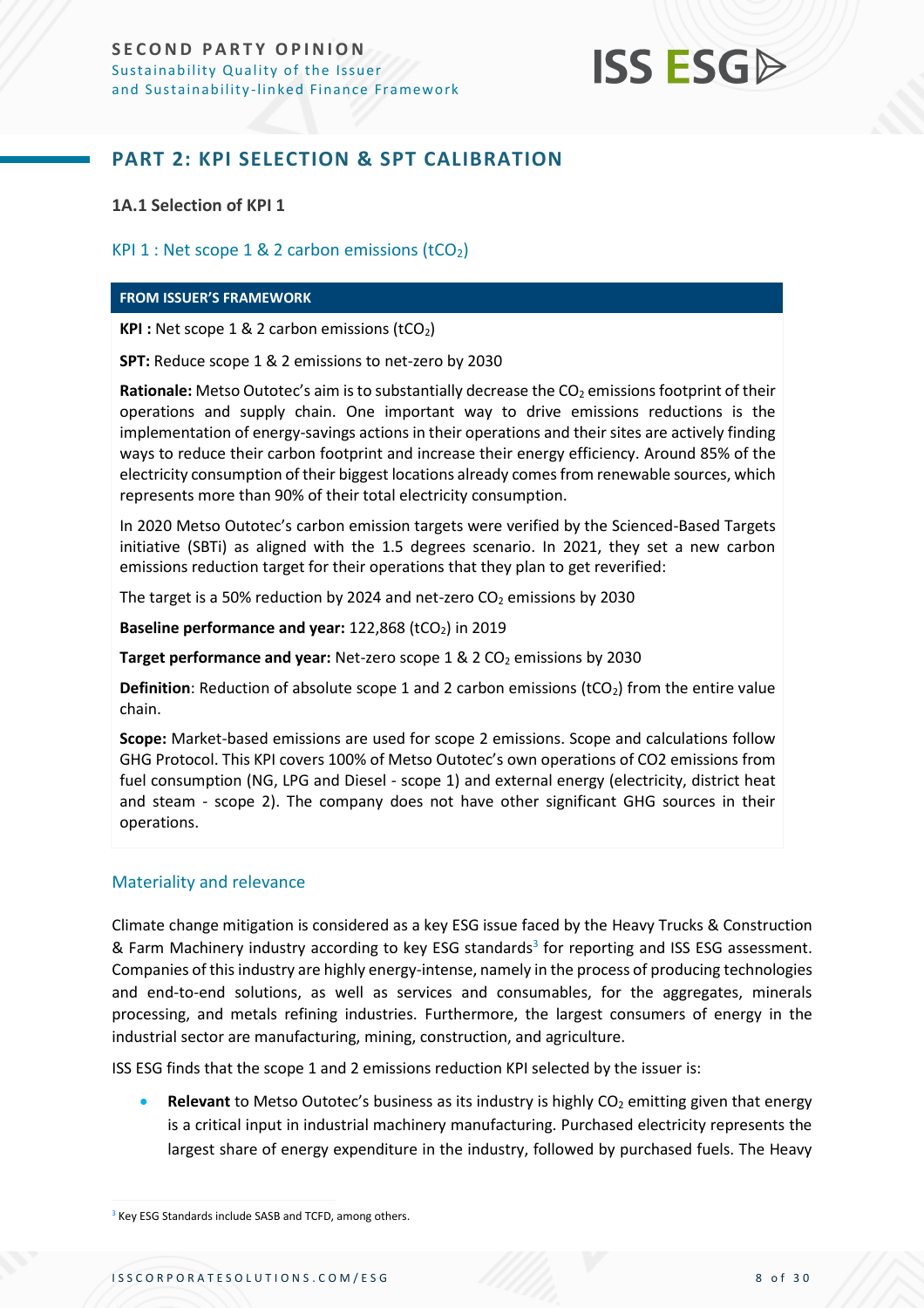

Trucks & Construction & Farm Machinery industry is also exposed to climate change mitigation solutions (e.g. eco- and energy-efficiency of production processes).

- **Core** to the issuer's business as scope 1 and 2  $CO<sub>2</sub>$  emission reduction measures affect key processes and operations that are core to the business model of the issuer (e.g. the company will invest in on-site renewable energy, and energy efficiency improvements). Metso Outotec's strategy is to focus on investing in on-site renewable energy as the main scope 1 & 2 footprint reduction lever, however RECs are part of the strategy to reduce scope 2  $CO<sub>2</sub>$ emissions once all other solutions have been exhausted. It is important to note that for consumables (the company's biggest "contributor" to emissions) they have set the offsetting limit of residual emissions to a maximum of 10% of the baseline emissions.
- **Moderately Material** to Metso Outotec's business model and sustainability profile if used individually on a financial instrument as a stand-alone KPI. However, integrated with KPI 2, the company is strengthening their decarbonization strategy by covering the direct operations and upstream emissions, which together account for approximately 19.6% of the company's emissions:
	- $\circ$  KPI 1 is material to the company's direct operations, because the KPI focuses on scope 1 and 2 emissions covering the entirety of the company's activities. However, scope 1 and 2 emissions only represent 1.6% of the emissions of Metso Outotec. Therefore, KPI 1 is deemed not material to the entire Corporate Value Chain of the company as per ISS ESG's methodology.
	- $\circ$  KPI 1 is focused on CO<sub>2</sub> emissions from fuel consumption (NG, LPG and Diesel scope 1) and external energy (electricity, district heat and steam - scope 2) since the company does not have other significant GHG sources in their operation.

#### Consistency with overall company's sustainability strategy

Metso Outotec identifies sustainability as one of its top priorities and puts climate change at the heart of itssustainability strategy. The overarching commitment is to limit global warming to 1.5°C by setting science-based targets.

The company's sustainability agenda can be divided into two parts: handprint and footprint. The first one focuses on customers, by providing a sustainable offering and innovations to customers, who operate in the aggregates, mining and metals refining industries. The company aims to do so through, for example, R&D. With the second the company focuses on reducing the impact of its own operations on the environment, by implementing energy-saving measures or switching to renewable energy sources for its own-production activities.

Reducing their scope 1 and 2 emissions to net-zero will be one of the actions that fit within the footprint-pillar of Metso Outotec's sustainability strategy.

ISS ESG finds that the KPI selected by the issuer is consistent with the overall company's sustainability strategy.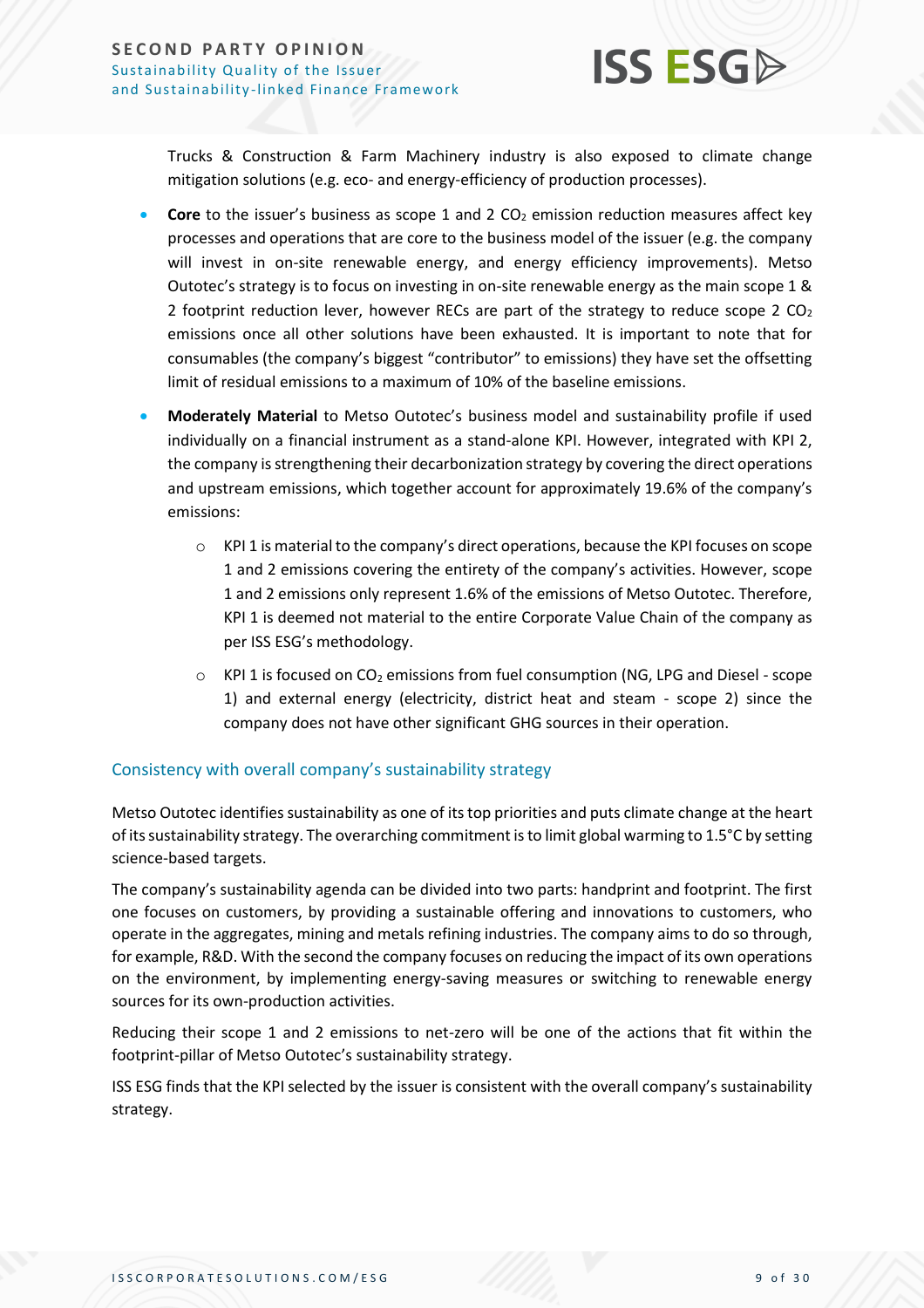

#### Measurability

- **Scope and perimeter:** The KPI scope and perimeter is transparently defined as it covers scope 1 and 2 CO<sub>2</sub> emissions of all Metso Outotec's operations. Scope 1 and 2 represent 1.6 % of the company's total  $CO<sub>2</sub>$  emissions from fuel consumption (NG, LPG and Diesel - scope 1) and external energy (electricity, district heat and steam - scope 2). The company does not have other significant GHG sources in their operations.
- **Quantifiable/Externally verifiable:** The KPI selected is quantifiable and externally verifiable through internationally recognized standards such as the GHG protocol. Scope 1 & 2 GHG absolute emissions KPI is widely disclosed and standardized in the market. Additionally, Metso Outotec had historical data externally verified by DNV GL and will continue to do so going forward. The 2030 net-zero KPI includes the SBTi approved target of 50% scope 1 & 2 CO<sup>2</sup> reductions by 2030 and the issuer is planning to have the updated emission reduction targets re-approved through the Science Based Targets initiative.
- **Externally verified:** The data for the KPI selected has been verified by a qualified third-party from 2019 through 2021. The issuer commits to having the future data verified by an external reviewer as well.
- **Benchmarkable:** By referring to commonly acknowledged GHG accounting standards and protocol, the KPI is easily comparable with the data reported by other companies and with international targets such as the Paris Agreement. Benchmarking of the SPT in relation to this KPI has been analysed below.

*Opinion on KPI 1: ISS ESG finds that the KPI selected is core, relevant, and moderately material to the issuer's business model and consistent with its sustainability strategy. The KPI is considered material to the company's direct operations as it covers 100% of scope 1 and 2 GHG emissions but not material to the whole corporate value chain as it does not cover scope 3 which represents 98.4% of the GHG emissions. It is appropriately measurable, quantifiable, externally verifiable, and benchmarkable. Metso Outotec states that in the short term they will use RECs and it is important to note that RECs do not significantly affect key processes because they are a transactional instrument. The KPIselected has been externally verified. It covers 100% of the company's direct operations that are responsible for 1.6% of the company's total CO<sup>2</sup> emissions.*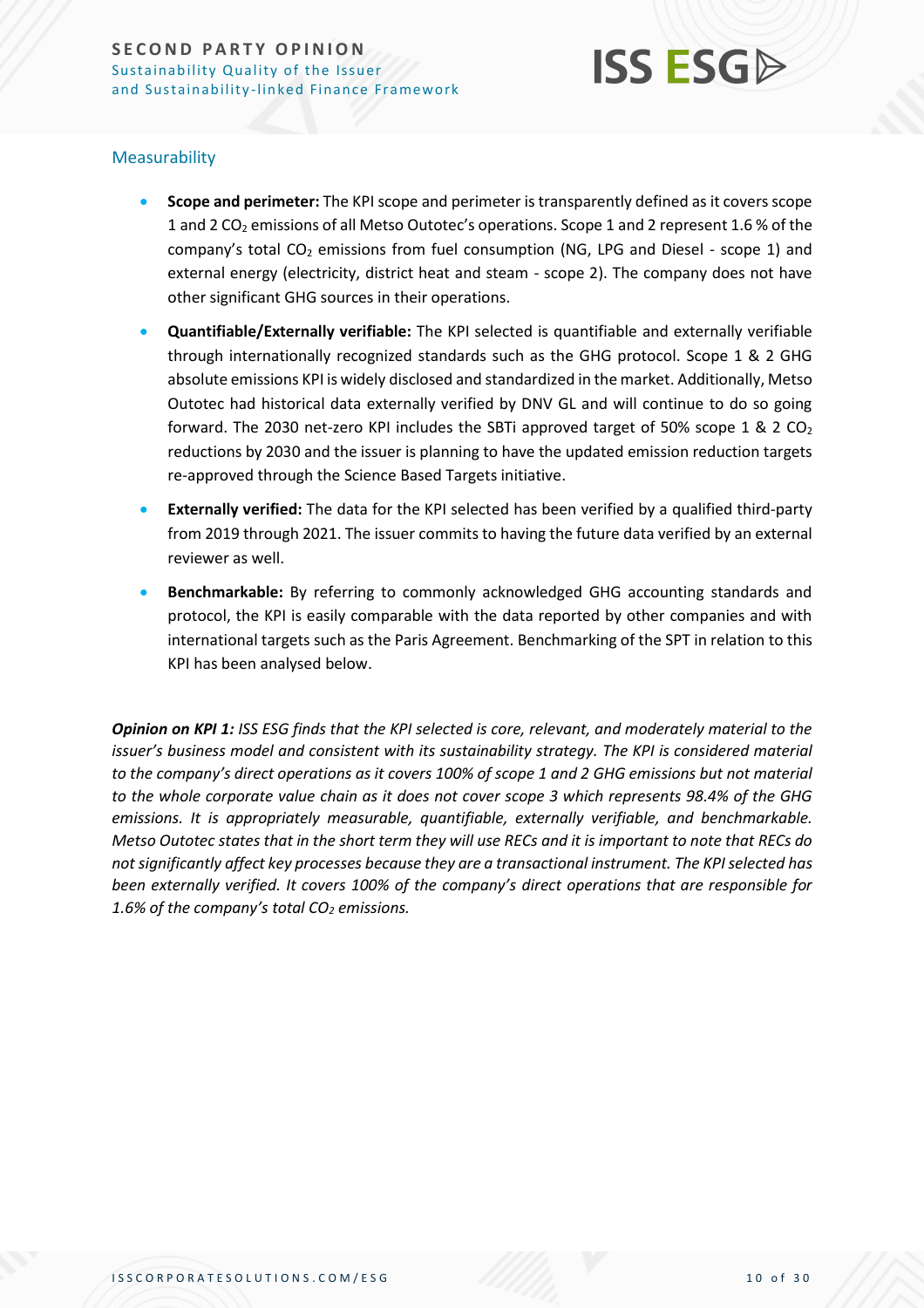

#### **1A.2 Calibration of SPT 1**

#### SPT 1: Reduce scope 1 & 2 emissions to net-zero by 2030

#### **FROM ISSUER'S FRAMEWORK<sup>4</sup>**

**Sustainability Performance Target:** Reduce scope 1 & 2 emissions to net-zero by 2030

**Sustainability Performance Target Trigger:** The absolute scope 1 & 2 emissions for year-end of 2030.

**Sustainability Performance Target Observation Date:** December 31, 2030

#### **Historical performance:**

| tCO <sub>2</sub>                                                      | 2019    | 2020   | 2021   |
|-----------------------------------------------------------------------|---------|--------|--------|
| Scope 1                                                               | 39,492  | 36,918 | 43.048 |
| Scope 2 (market-based) <sup>5</sup>                                   | 83,376  | 7.995  | 9,168  |
| Scope 2 (location-based)                                              | 78,520  | 70,463 | 91,879 |
| Total<br>and<br>scope 1<br>emissions (tCO <sub>2</sub> ) <sup>6</sup> | 122,868 | 44.913 | 52.216 |

**Rationale for target selection:** Metso Outotec's aim is to decrease the CO<sub>2</sub> emissions footprint of their operations and supply chain.

In 2020 Metso Outotec's carbon emission targets were verified by the Scienced-Based Targets initiative (SBTi) as aligned with the 1.5 degrees scenario. In 2021, they set a new carbon emissions reduction target for their operations: The target is a 50% reduction by 2024 and net-zero CO2 emissions by 2030.

**Risks to the target:** Metso Outotec expects the volume of its business to grow between now and 2030.

#### Ambition

#### Against company's past performance

Metso Outotec set an SPT to reduce its scope 1 and 2 emissions by 100% in an 11-year timeframe (2019-2030). Table 1 reflects the reduction pathways, in absolute terms and relative to the baseline, and the Compound Annual Growth Rate (CAGR).

| TABLE 1.                                       | $2019 -$<br><b>BASELINE</b> | 2020     | 2021   | 2024   | $2030 - SPT1$ |
|------------------------------------------------|-----------------------------|----------|--------|--------|---------------|
| Scope 1 and 2<br>emissions (tCO <sub>2</sub> ) | 122,868                     | 44,913   | 52,216 | 26,108 | 12,2867       |
| Year-on-Year<br>change                         |                             | $-63.4%$ | 16.3%  | $-50%$ | $-52.9%$      |

<sup>4</sup> This table is displayed by the issuer in its Sustainability-Linked Bond Framework and have been copied over in this report by ISS ESG for clarity.

<sup>5</sup> The large reduction in scope 2 emissions (market-based) is due to the fact that Metso Outotec started to buy Renewable Energy Certificates during 2020.

<sup>&</sup>lt;sup>6</sup> Market-based emissions are used for Scope 2 emissions

<sup>7</sup> ISS ESG has used a proxy of 10% of baseline emissions as the maximum residual offset amount for emissions.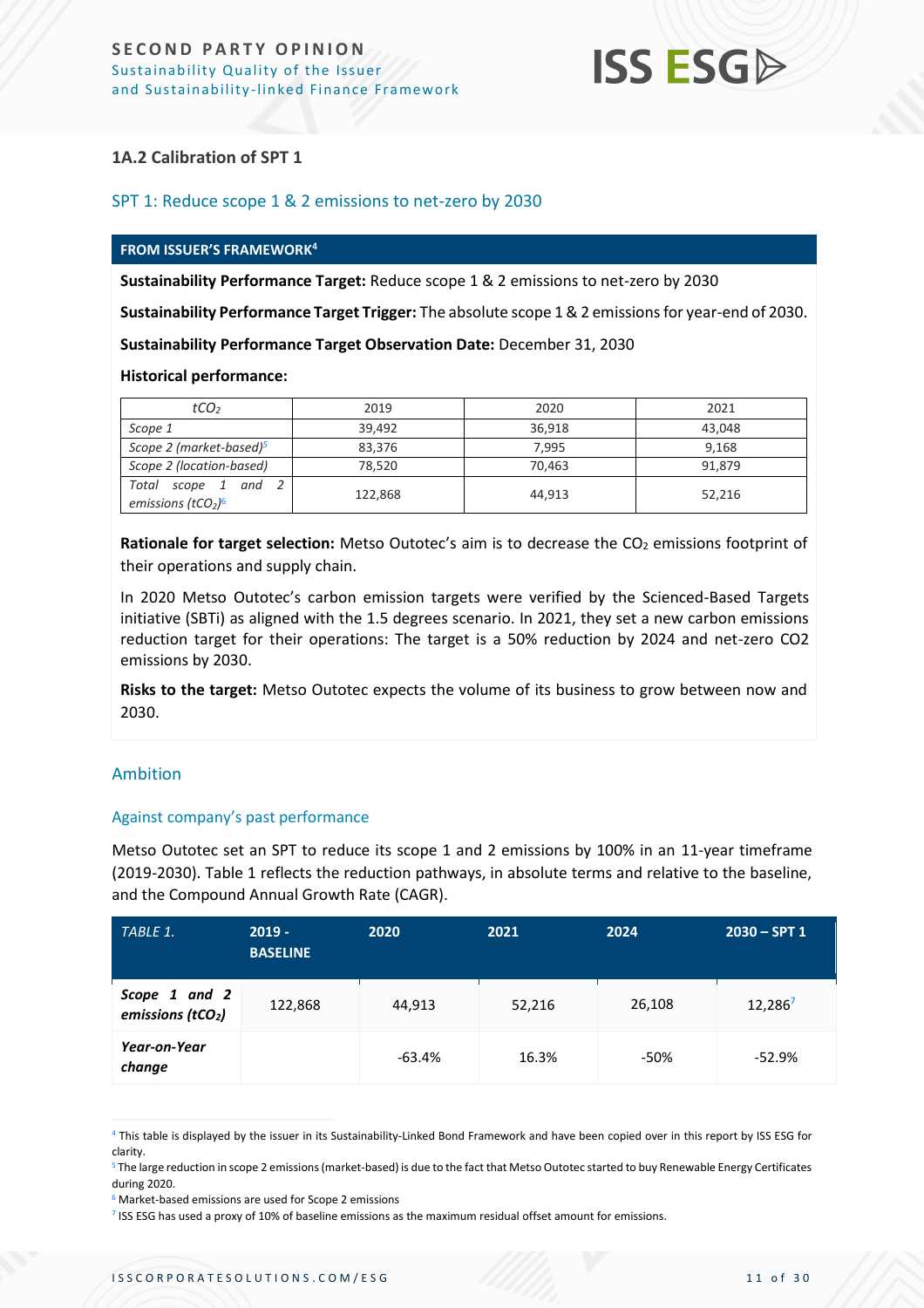

| CAGR from 2019<br>$-2021$ |  | -34.8% |          |
|---------------------------|--|--------|----------|
| CAGR from 2019<br>- 2030  |  |        | $-14.9%$ |
| CAGR from 2021<br>$-2030$ |  |        | $-18.9%$ |

Metso Outotec has committed to net-zero  $CO<sub>2</sub>$  emissions while capping the offsets at 10% of the baseline emissions. To ensure a benchmark with comparable data we used absolute projected emissions as a proxy, ISS ESG calculated a 90% absolute emissions reduction for 2030. As displayed in table 1, the SPT sets a reduction path to net-zero scope 1 and 2 emissions by 2030, including 10% of emissions that may be offset. For reference, between 2019 and 2021, the company's scope 1 and 2 emissions decreased on average by 34.8% annually. Between 2019 and 2020 Metso Outotec had a 63.4% reduction in emissions due to starting to buy Renewable Energy Certificates (RECs) to reduce scope 2 emissions during 2020. RECs are a short-term strategy that does not significantly affect key processes, because they are a transactional instrument.

Quantitatively, the emissions reductions from 2021 to 2030 are lower than the reductions from 2019 to 2020, however, the remaining emissions that must be reduced are mostly scope 1 emissions.

Actions impacting Metso Outotec's activity directly need to be taken to reduce the scope 1 emissions, hence, SPT 1 sets out an ambitious reduction path than was achieved historically by the company.

Therefore, ISS ESG considers SPT 1 not quantitatively ambitious, but it is qualitatively ambitious against the company's past performance.

#### Against company's sectorial peers

ISS ESG conducted a benchmarking of SPT 1 against the Heavy Trucks & Construction & Farm Machinery peer group of 137 listed companies, including Metso Outotec, derived from the ISS ESG Universe.

In terms of target set, Metso Outotec is one of 27 companies to have set scope 1 and 2 targets in its industry. 14 peers have set an absolute target (including Metso Outotec) and 13 peers have set an intensity target for their scope 1 and 2 emissions reductions. 110 peers have not set such a target.

Figure 1 shows the relative target setting in the peer group. As the SBTi prescribes the industry to set absolute targets, the issuer belongs to the top 10% tier of its industry in terms of existence of such targets. Therefore, ISS ESG considers SPT 1 set by Metso Outotec as ambitious compared to the sectorial peer group, in terms of target set and in having an SBTi target.



Figure 1. Scope 1 and 2 emission reduction targets by Heavy Trucks & Construction & Farm Machinery peer group

*Source: ISS ESG Universe, December 2021*

Companies with a Scope 1 & 2 reduction targets - absolute Companies with a Scope 1 & 2 reduction targets - intensity • Companies with no reduction targets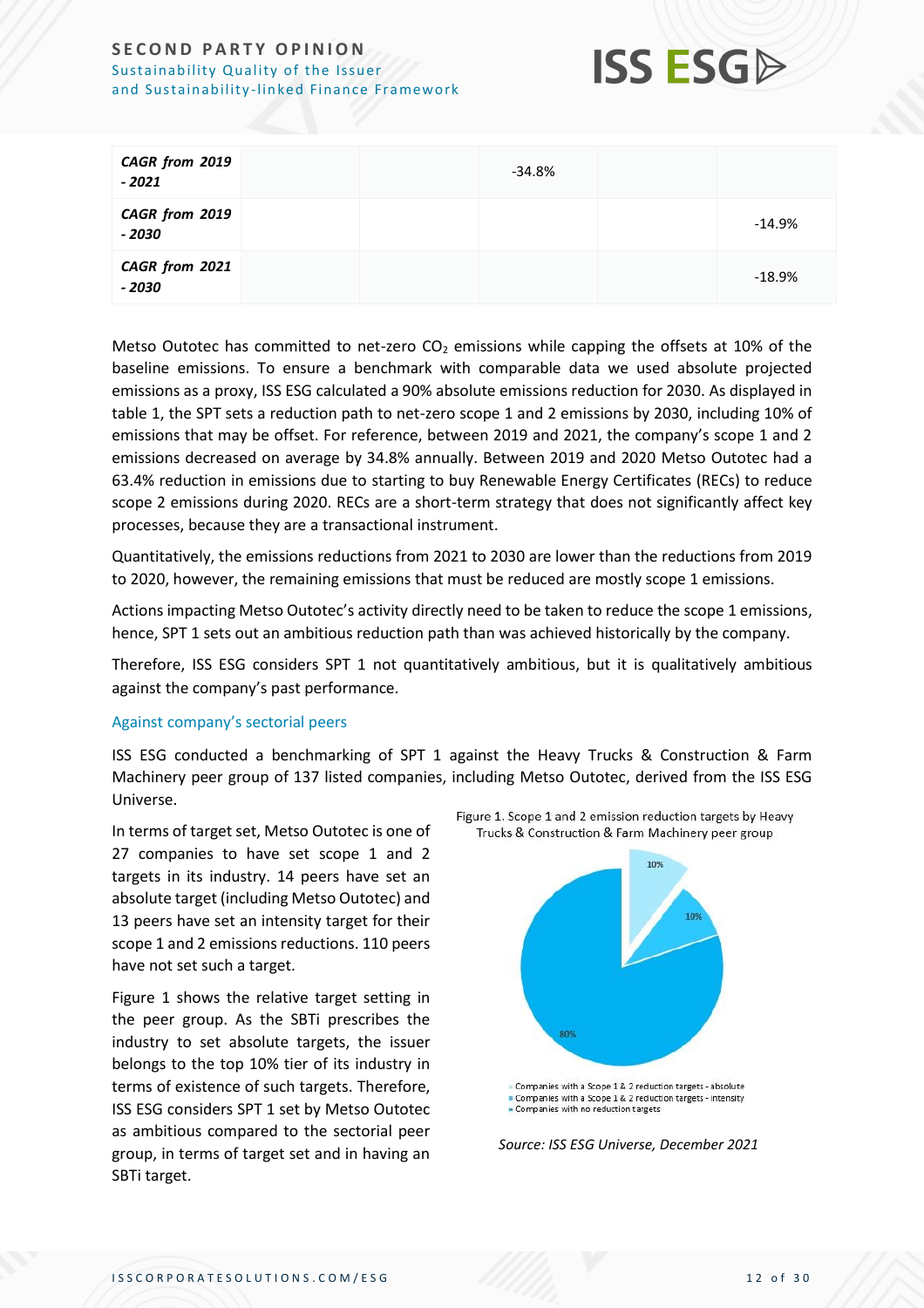

#### Against international targets

Metso Outotec has a Science-Based Targets initiative approved emission reduction target of cutting scope 1 and 2 emissions by 50% by 2030. This target has been confirmed by SBTi to be consistent with the reductions required to keep the global mean temperature increase to 1.5 degrees Celsius.

SPT 1 sets a target of net-zero scope 1 & 2 emissions by 2030 which is not SBTi approved, however, the issuer also plans to update their SBTi approved target to net-zero by 2030. The 2030 net-zero KPI includes their current SBTi approved target of 50% absolute scope 1 & 2 GHG reductions by 2030.

Therefore, ISS ESG finds that the SPT is in line with the Paris agreement since it includes their current SBTi approved target.

#### Measurability & comparability

- **Historical data:** The issuer provided relevant historical data by setting the baseline year of its SPT to 2019 and provided all yearly GHG emissions intensity data available since then. Historical data from before the baseline year is not provided since it is not comparable due to the merger of Outotec and Metso, so there is no consolidated group data available.
- **Timeline:** The issuer defined a precise timeline related to the SPT achievement, including the target observation date, the trigger event, and the frequency of SPT measurement.

#### Supporting strategy and action plan

To reduce its scope 1 & 2 absolute GHG emissions by 2030, Metso Outotec could implement a set of investments in its operation to increase efficiency, and increase renewable energy use, including:

- Drive emissions reductions through the implementation of energy-savings actions in their operations and sites by actively finding ways to reduce their carbon footprint and increase their energy efficiency.
- Accelerating the shift towards electrification, moving to renewable energy sources, increasing usage of low carbon technologies. Around 85% of the electricity consumption of their biggest locations already comes from renewable sources, which represents more than 90% of their total electricity consumption.
- Where renewable energy is not a viable option, they will also manage their footprint by buying renewable energy certificates (RECs).
- Up to 10% of baseline emissions may be offset to address residual emissions, the split of offsets would be approximately 85% for scope 1 and 15% for scope 2.

*Opinion on SPT 1: ISS ESG finds that the SPT calibrated by Metso Outotec is not quantitatively ambitious but is qualitatively ambitious against the company's past performance, which reflects the efforts to reduce Scope 1 GHG emission, requiring actions impacting Metso Outotec's activity directly. The SPT is ambitious compared to Heavy Trucks & Construction & Farm Machinery industry practices in terms of defining a GHG emissions reduction target and in line with the Paris Agreement and a 1.5° Celsius warming scenario according to SBTi. The benchmark selected by the issuer is provided by an independent third party based on a methodology established in the industry. The target is set in a clear timeline and is supported by a strategy and action plan disclosed in the company's framework.*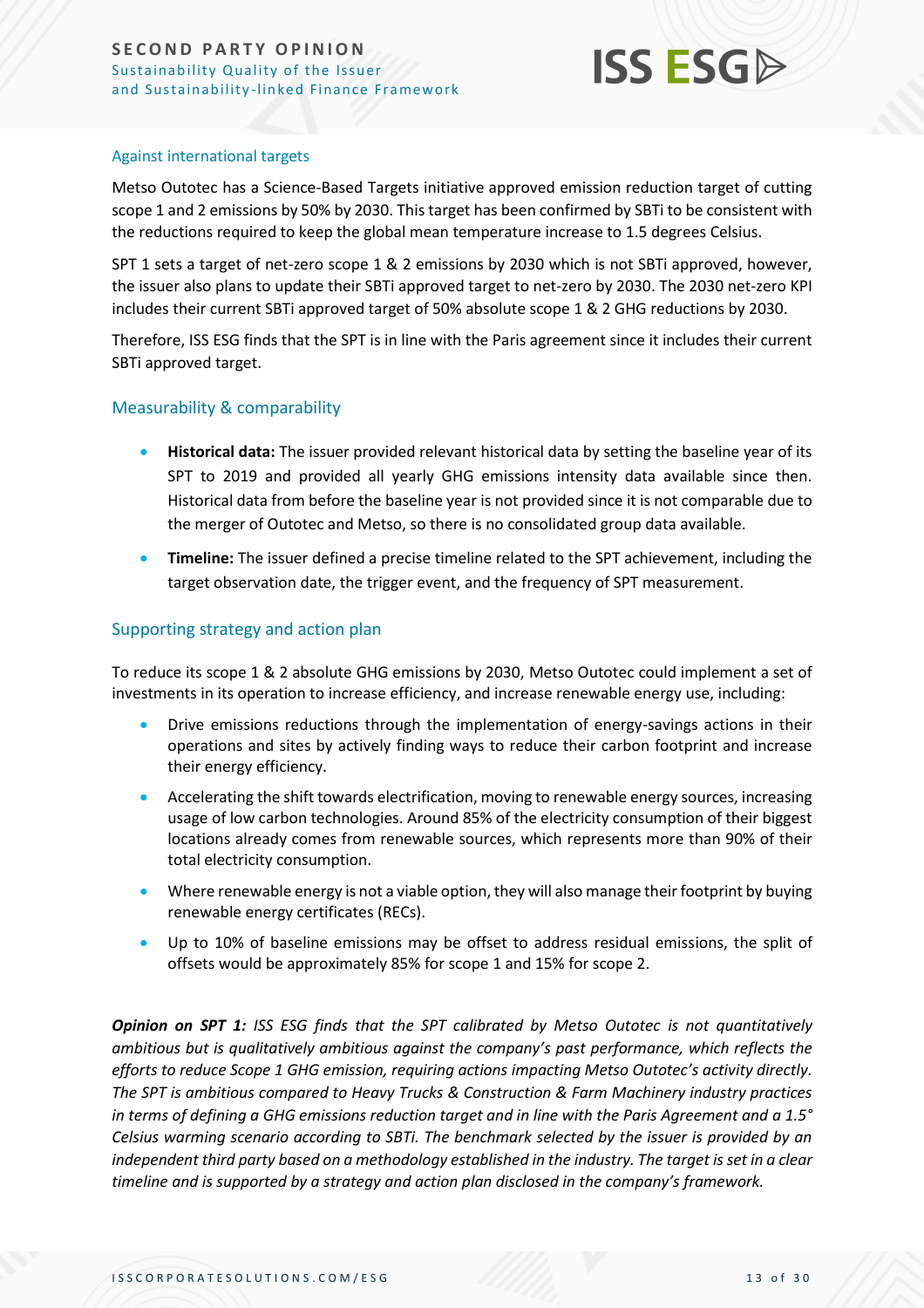## **ISS ESG**

#### **1B.1 Selection of KPI 2**

#### KPI 2: Spending on suppliers signed up to Science-Based Targets

#### **FROM ISSUER'S FRAMEWORK**

**KPI:** Suppliers signed up for Science Based Targets initiative

**SPT:** 30% of direct suppliers by spend covering purchased goods and services, will have science-based targets by 2025

**Rationale:** Metso Outotec works with over 13,000 suppliers in more than 80 countries. The company works closely with many of its suppliers to develop their sustainability practices and processes. There are many benefits to ensuring a sustainable supply chain. Firstly, it's about risk management, protecting reputation and minimizing business disruptions that could lead to increased delivery times. In addition, it's also an opportunity to create efficiencies across the supply chain and better meet customer requirements. It's important for suppliers to understand that Metso Outotec expects them to improve their sustainability practices and processes. Alongside the broad 'responsible supplier' action plan that Metso Outotec has in place, Metso Outotec sees supplier emission reductions as a priority. The company started in 2020 to engage with its largest and most energy-intensive suppliers to review their CO<sub>2</sub> emissions targets. Specifically, Metso Outotec looks to involve its suppliers in the battle against climate change by aiming to increase the share of its expenditure with suppliers committed to Science-Based Targets, or equivalent CO<sub>2</sub> emissions reduction commitment.

**Baseline performance and year:** 2.2% in 2019

**Target performance and year:** 30% in 2025

**Definition:** Absolute increase in the percentage of suppliers committed to Science-Based Targets

**Scope:** This KPI covers 100% of Metso Outotec's direct suppliers.

#### Materiality and relevance

Climate change mitigation is considered as a key ESG issue faced by the Heavy Trucks & Construction & Farm Machinery industry according to key ESG standards<sup>8</sup> for reporting and ISS ESG assessment. Companies of this industry are highly energy-intense, namely in the process of producing technologies and end-to-end solutions, as well as services and consumables, for the aggregates, minerals processing, and metals refining industries. Furthermore, the largest consumers of energy in the industrial sector are manufacturing, mining, construction, and agriculture.

ISS ESG finds that the GHG emissions reduction KPI selected by the issuer is:

- **Relevant** to Metso Outotec's business as its industry is responsible for and exposed to the risks related to climate change. By addressing a portion of its Scope 3 emissions, the company can lower the environmental impact of its supply chain, specifically upstream.
- **Core** to the issuer's business as the issuer will need to dedicate effort to internal processes and operations. Metso Outotec started engaging with a small part of its numerous suppliers through outreach efforts and by raising awareness. Future engagement efforts will need to involve a larger share of the supplier base, thus requiring significant efforts. Metso Outotec actions are: offering dedicated training, helping them calculate their  $CO<sub>2</sub>$  emissions, offering training and e-learnings, and accompanying them through the SBTi process. The company also aims to implement emissions-related requirements in their existing procurement policies and

<sup>8</sup> Key ESG Standards include SASB and TCFD, among others.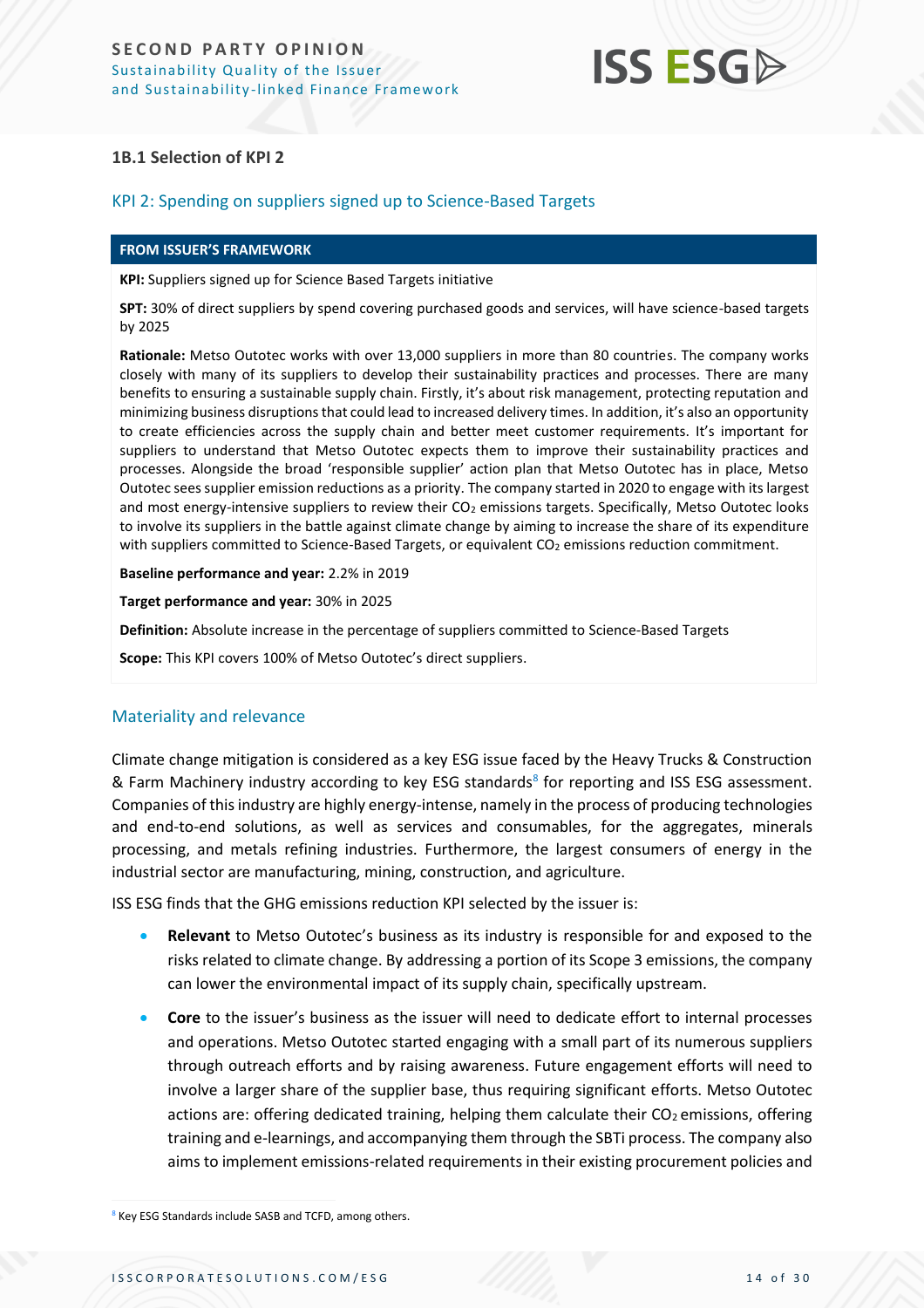

procedures. The issuer will consider switching its supplier base should these engagement efforts not lead to the desired results.

**Partially material** to Metso Outotec's Scope 3 emissions<sup>9</sup> as this KPI only covers the 'Purchased goods and services' category of Scope 3 emissions, which makes up approximately 15.75% of the company's annual Scope 3 emissions and 15.51% of total emissions. Only direct suppliers are covered. It does not cover the company's direct operations (Scope 1 and 2 emissions) nor the whole corporate value chain (other categories in Scope 3).

#### Consistency with overall company's sustainability strategy

Metso Outotec identifies sustainability as one of its top priorities and put climate change at the heart of its sustainability strategy. The overarching commitment is to limit global warming to 1.5°C by setting science-based targets.

The company's sustainability agenda can be divided in two parts: handprint and footprint. The first one focuses on customers, by providing a sustainable offering and innovations to customers, who operate in the aggregates, mining and metals refining industries. The company aims to do so through, for example, R&D. With the second the company focuses on reducing the impact of its own operations on the environment, by implementing energy-saving measures or switching to renewable energy sources for its own-production activities.

Supporting suppliers to reduce their carbon emissions (the second biggest source of emissions in Metso Outotec value chain) will be one of the actions that fit within the footprint-pillar of Metso Outotec's sustainability strategy.

ISS ESG finds that the KPI selected by the issuer is consistent with the overall company's sustainability strategy.

#### Measurability

- **Scope and perimeter:** The KPI scope and perimeter is transparently defined as it covers all direct suppliers of the company that are responsible for 15.51% of the company's total  $CO<sub>2</sub>$ emissions and 15.75% of the Metso Outotec's scope 3 emissions (in 2021)**.**
- **Quantifiable/Externally verifiable:** The KPI selected is quantifiable and externally verifiable. The company will rely on targets verified by the Science-Based Targets Initiative.
- **Externally verified:** Suppliers will have to verify their targets with the Science-Based Targets Initiative. The historical data on this KPI have been externally verified. The issuer commits to having the future data verified by an external reviewer as well.
- **Benchmarkable:** According to the latest SBTi's target validation criteria, companies can set suppliers engagement target to address emissions in the supply chain. This target require a company's suppliers to set Science-Based Targets. Thus, the KPI can be benchmarked against peers and international targets.

*Opinion on KPI 2: ISS ESG finds that the KPI selected is core, relevant and partially material to the issuer's business model and consistent with its sustainability strategy. It is appropriately measurable,* 

<sup>&</sup>lt;sup>9</sup> The emissions of Metso Outotec for the year 2021 per Scope of CO<sub>2</sub> emissions can be broken down as follows: Scope 1 and 2 represent 1.55% and Scope 3 represents 98.4%.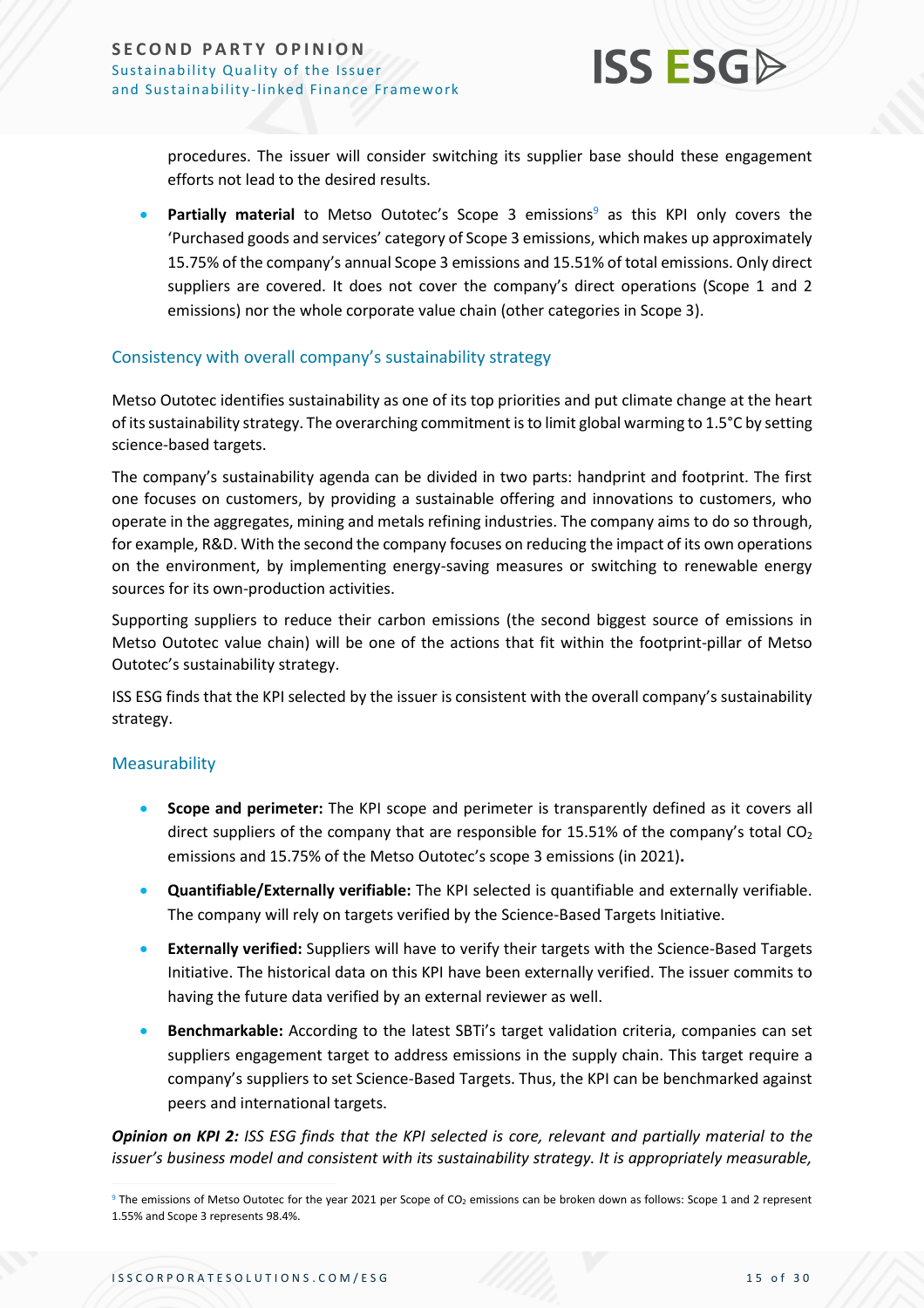

*quantifiable, externally verifiable, externally verified and benchmarkable. It covers the 'Purchased goods and services' category of Scope 3 emissions only, which makes up approximately 15.51% of Metso Outotec's CO<sup>2</sup> emissions and 15.75% of the annual Scope 3 emissions.*

#### **1B.2 Calibration of SPT 2**

#### SPT 2: 30% of direct suppliers by spend covering purchased goods and services will have science-based targets by 2025

#### **FROM ISSUER'S FRAMEWORK**

**Sustainability Performance Target:** 30% of total spend on direct suppliers with a science-based target by 2025

**Sustainability Performance Target Trigger:** is calculated as follows: the annual (measured at 31<sup>st</sup> of December) suppliers spend with science-based targets, against the total supplier spend.

**Sustainability Performance Target Observation Date:** December 31, 2025

#### **Historical performance:**

|                                 | 2019 | 2020 | 2021  |
|---------------------------------|------|------|-------|
| Spend with suppliers having set | 2.2% | 2.5% | 10.1% |
| Science-Based Targets           |      |      |       |

**Rationale for target selection:** the target was selected to be in line with the SBTi requirements for Scope 3

**Risks to the target:** Suppliers to be involved in order to reach the target will become smaller in value spend with time. Thus, the company might have less leverage in convincing them to set SBTi-approved targets.

#### Ambition

#### Against company's past performance

Metso Outotec sets the SPT to achieve a share of at least 30% suppliers signed up for Science Based Targets initiative by 2025. The chosen baseline is 2019, when 2.2% of suppliers had a verified SBTi target.

| TABLE 2.                                                                                                  | $2019 - BASELINE$ | 2020 | 2021  | $2025 - SPT2$ |
|-----------------------------------------------------------------------------------------------------------|-------------------|------|-------|---------------|
| Share of suppliers who signed up<br><b>Based</b><br>for<br><b>Science</b><br><b>Targets</b><br>initiative | 2.2%              | 2.5% | 10.1% | 30%           |
| CAGR 2019 - 2021                                                                                          |                   |      | 114%  |               |
| CAGR 2019 - 2025                                                                                          |                   |      |       | 55%           |

As shown in Table 2, there was a steep increase between 2019 and 2021. This is due to the fact that in 2020 Metso Outotec started engagement efforts with its suppliers. In order to reach the 2025 goal, the annual increase in the share of suppliers signed up to SBTi should be an average of 55% per year (as calculated in the Compound Annual Growth Rate, CAGR).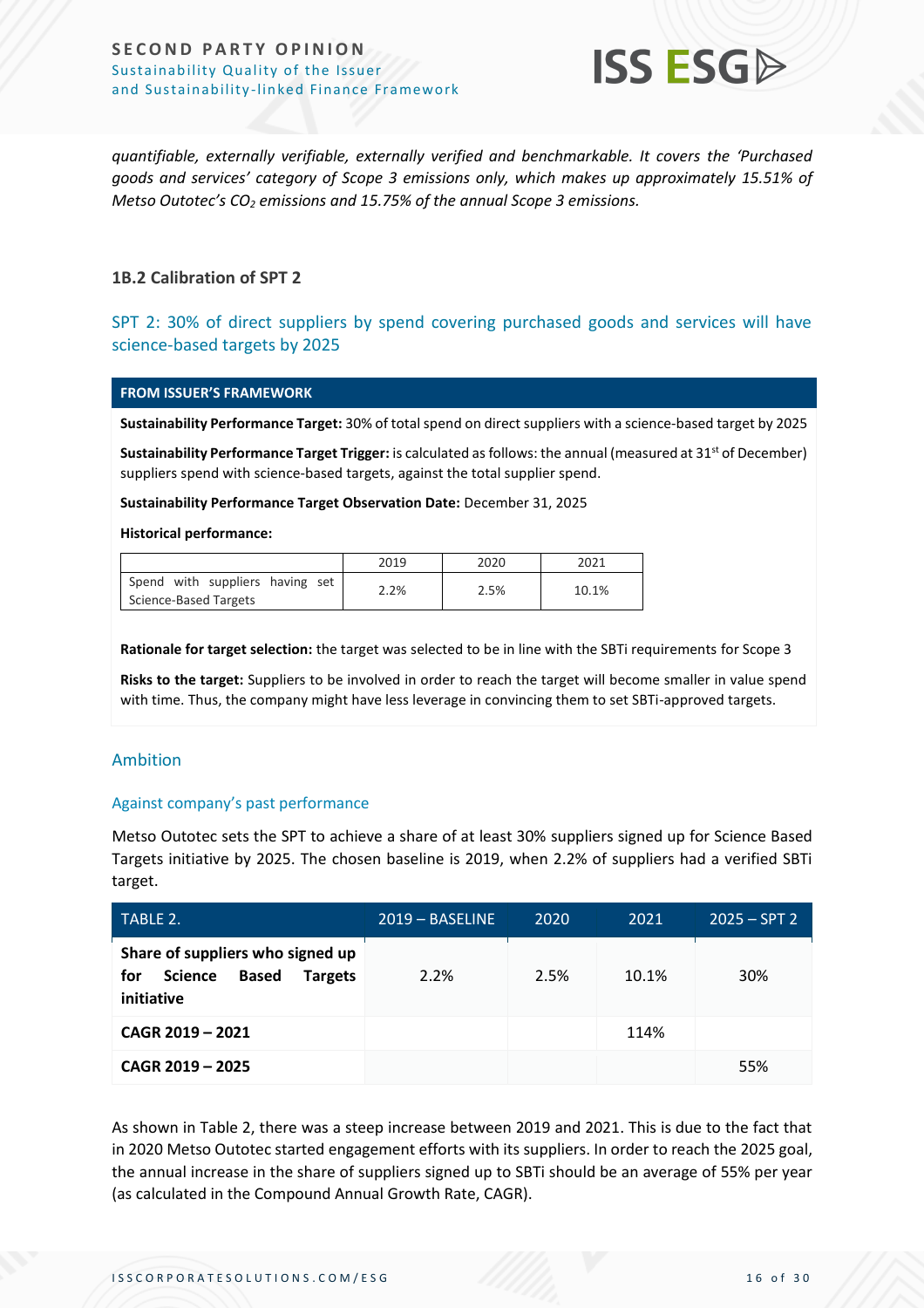

Thus, while the trajectory cannot be considered ambitious against past performance from a quantitative point of view, ISS ESG considers that from a qualitative perspective SPT 2 can still be considered ambitious. With its initial outreach efforts, Metso Outotec was able to have some major suppliers signing up with the SBTi. This explains the steep increase in 2021. However, with time the suppliers to be involved to reach the target might become or smaller in value spend by Metso Outotec. Reaching less significant suppliers for the issuer might be more difficult to convince to set SBTiapproved targets, as the company will have less leverage.

#### Against company's industry peers

ISS ESG conducted a benchmarking of the SPT set by Metso Outotec against the peer group of 6 listed companies provided by the issuer. Addressing upstream emission by setting supplier engagement targets is part of the SBTi validation criteria $^{10}$ .

Among Metso Outotec's peers only one company has set a similar goal of having 30% of their procurement spending on suppliers with SBTi targets, although on a longer timeframe. Two other companies adopted a target to reduce by 50% the emissions of their suppliers by 2030 in both cases.

Consequently, Metso Outotec belongs to the top 57% tier. ISS ESG finds that there is limited information to assess the level of ambition of SPT 2 against peers' performance.





#### Against international targets

Metso Outotec has set various goals to reduce its Scope 1, 2, and 3 emissions. As part of its initiatives to reduce Scope 3 emissions, Metso Outotec has committed to have 30% of its direct suppliers by spend covering purchased goods and services, with science-based targets by 2025. This goal, along with the others covering Scope 1 and 2, and other sources of Scope 3, has been verified by SBTi as in line with the objective of limiting average global temperature increases to 1.5 degrees Celsius. Given the SBTi verification, ISS ESG concludes that SPT 2 is in line with the Paris Agreement. The SBTi states that the preferred method for addressing scope 3 emissions is setting absolute targets in line with approved methods by the SBTi. Thus the Issuer could further strengthen its decarbonization roadmap by applying an absolute target for scope 3 emissions.

<sup>10</sup> <https://sciencebasedtargets.org/blog/how-can-companies-address-their-scope-3-greenhouse-gas-emissions>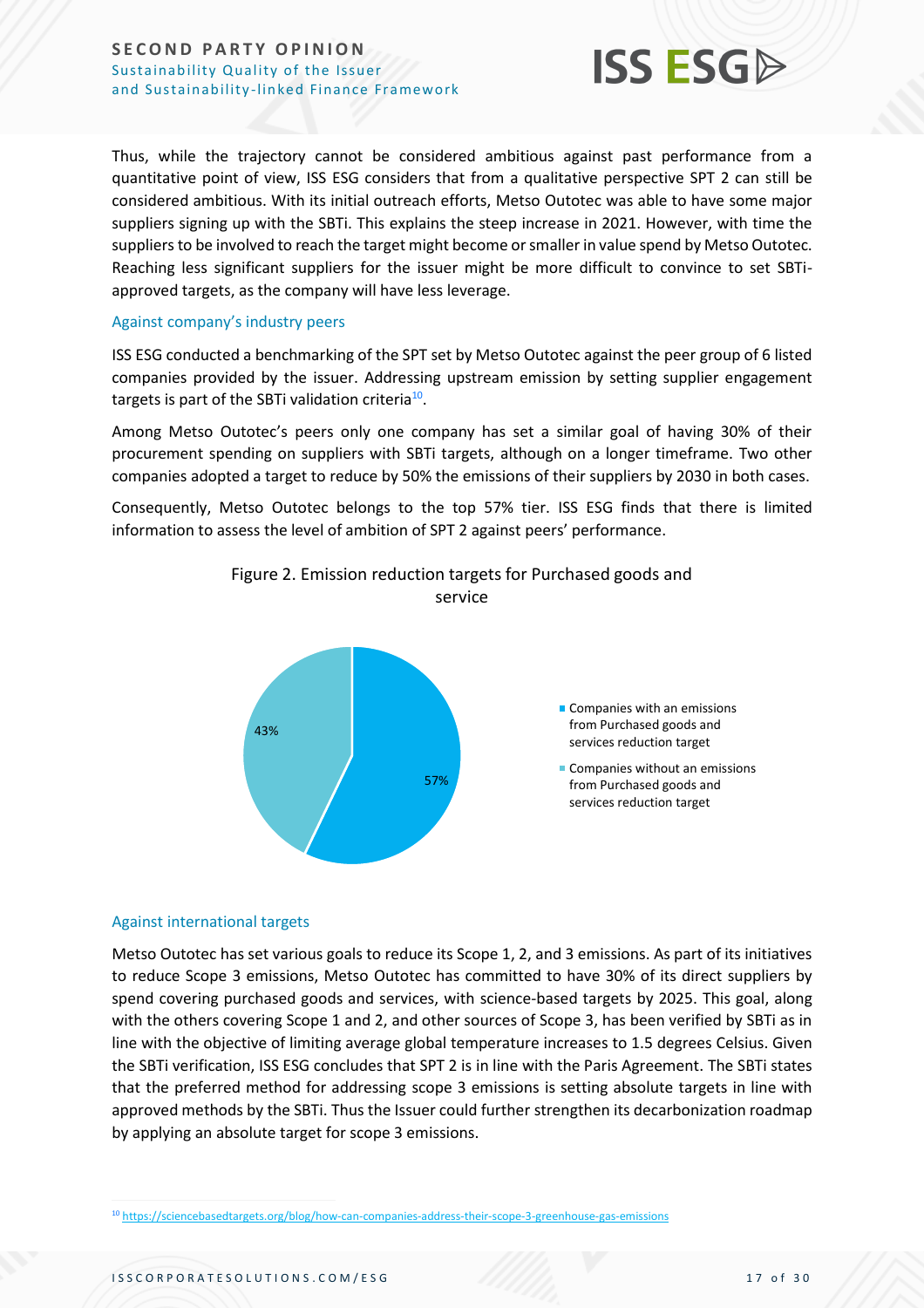

#### Measurability & comparability

- **Historical data:** The issuer provided relevant historical data by setting the baseline year of its SPT to 2019 and provided all yearly procurement spending on suppliers with SBTi targetssince then.
- **Timeline:** Timeline: The issuer defined a precise timeline related to the SPT achievement, which will be measured annually, including the target observation dates, the trigger events and the frequency of SPTs measurements.

#### Supporting strategy and action plan

Metso Outotec plans to take the following actions to achieve SPT 2:

- Outreach efforts and awareness-raising with suppliers
- Offer dedicated training and support in the SBT setting process
- If needed, provide economic incentives (such as facilitating access to concessional finance for suppliers with SBTs) and re-evaluate and re-design existing procurement policies and procedures to implement emissions-related requirements into the standard processes
- Redirect spending toward suppliers with verified Science-Based Targets

*Opinion on SPT 2: ISS ESG finds that the SPT calibrated by Metso Outotec's is qualitatively ambitious against the company's past performance, and in line with the Paris Agreement and 1.5° Celsius warming scenario according to SBTi. However, there is limited information to assess the level of ambition against peers' performance. The benchmark selected by the issuer is provided by an independent third party based on a methodology established in the industry. The target is set in a clear timeline and is supported by a strategy and action plan disclosed in the company's framework.*

#### **1B.1 Selection of KPI 3**

#### KPI 3: Annual increase in revenue from Planet Positive offering

#### **FROM ISSUER'S FRAMEWORK**

**KPI:** Annual increase in revenue from Planet Positive offering

**SPT:** Increase Planet Positive sales annually at a 3 percentage point rate above that of the overall portfolio

**Rationale:** The biggest environmental impacts of Metso Outotec's products are generated when in use in customers' operations. Its Planet Positive products are more energy or water-efficient than the market standard, help its customers cut their CO2 emissions or achieve other sustainability priorities such as reducing pollution. Planet Positive services can improve customers' processes to achieve similar benefits. The Planet Positive qualification criteria have been set to ensure alignment with its customers achieving their own publicly stated climate change and other environmental targets.

**Baseline performance and year:** in 2021, Planet Positive portfolio represented 14% of total sales. No sales growth data is available.

**Target performance and year:** Overall sales growth % + 3.0 percentage points as an annual performance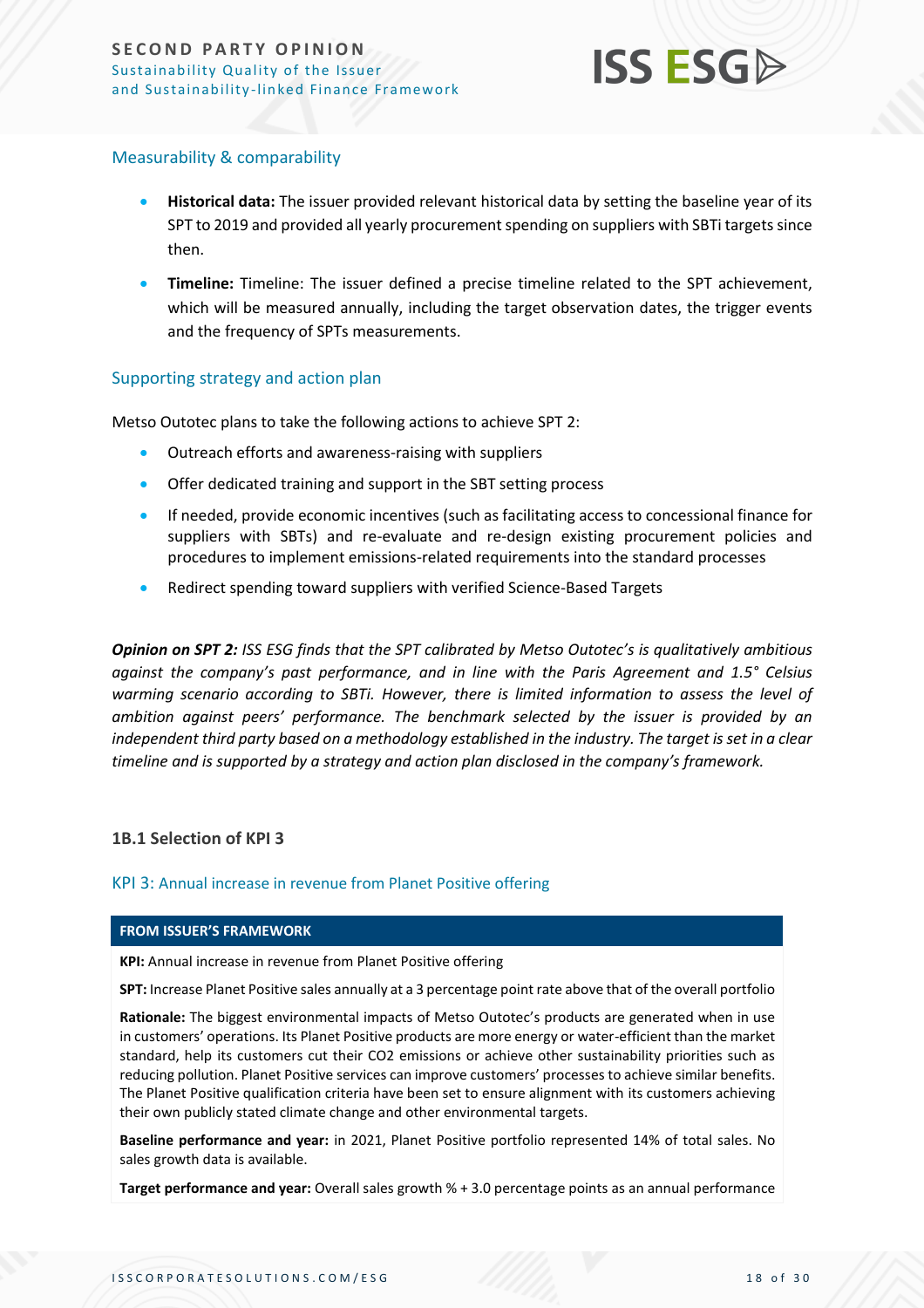

target. The target observation date will be determined in the final terms of a security.

**Definition:** Increasing the share of revenue derived from products and services classified as "Planet Positive", where this product and services offering is defined in detail in the appendix of the issuer's Framework.

**Scope:** The KPI covers all products and services that the issuer defines as "Planet Positive" according to their proprietary methodology, which is explained in the appendix of the Framework.

#### Materiality and relevance

Environmental impacts of products and services is considered as a key ESG issue faced by the Heavy Trucks & Construction & Farm Machinery products industry according to key ESG standards<sup>11</sup> for reporting and ISS ESG assessment. Industrial machinery can impact the environment in several ways, ranging from fuel consumption and associated GHG emissions to water use and soil damage.

ISS ESG finds that the Planet Positive sales KPI selected by the issuer is:

- **Relevant** to Metso Outotec's business as the KPI addresses a key issue for its industry. Shifting to a more environmentally beneficial portfolio is one of the indicators that could mitigate this issue. The KPI focuses on the impacts in the customer use phase, since that phase generates the biggest environmental impacts<sup>12</sup>.
- **Core** to the issuer's business as it will require an overall shift of the company's portfolio towards a more sustainable offering for Metso Outotec's customers. The company will invest in R&D to improve and expand the Planet Positive product offering, as well as strive to increase their sales of these products and services through marketing efforts. The company expects to invest more in overall production capacity of the Planet Positive offering. By tying the KPI to the share of sales growth, the issuer is incentivized to ensure an attractive sustainable product and service offering, by simultaneously innovating to lower the environmental impact, while ensuring at least equal product performance.
- **Moderately material** to Metso Outotec from an ESG perspective as the KPI aims to increase the sales growth of Planet Positive sales above the overall sales growth. As such, the company seeks to steadily increase the share of their more sustainable offering, which represented 14% of total sales in 2021. By increasing this offering, which is benchmarked against competing alternatives in the market to deliver similar performance at a lower environmental impact (including energy efficiency, reduction in  $CO<sub>2</sub>$  emissions and water usage or pollution), the company can improve the environmental impact of its customers<sup>13</sup>. Indeed, the use of sold products is the emissions category with the most significant impact overall<sup>14</sup>. The Planet Positive label is based on the issuer's own methodology, as detailed in the Framework. To qualify for this label, the impact (for example water usage or energy use) of a product or service is measured and only when it fulfills at least one of the following threshold levels,

<sup>&</sup>lt;sup>11</sup> Key ESG Standards include SASB and TCFD, among others.

<sup>12</sup> As per the company's reported data, the category 'Use of sold products' in Scope 3 emissions makes up approximately 79% of total emissions in 2021.

<sup>&</sup>lt;sup>13</sup> The 'use of sold products' category of Scope 3 emissions represented 2,669,000 tCO<sub>2</sub> in 2021, which corresponds to approximately 79% of the company's total GHG emissions (Scope 1, 2 and 3 combined, totaling at 3,372,216 tCo2).

<sup>&</sup>lt;sup>14</sup> As per the company's reported data, the category 'Use of sold products' in Scope 3 emissions makes up approximately 79% of total emissions.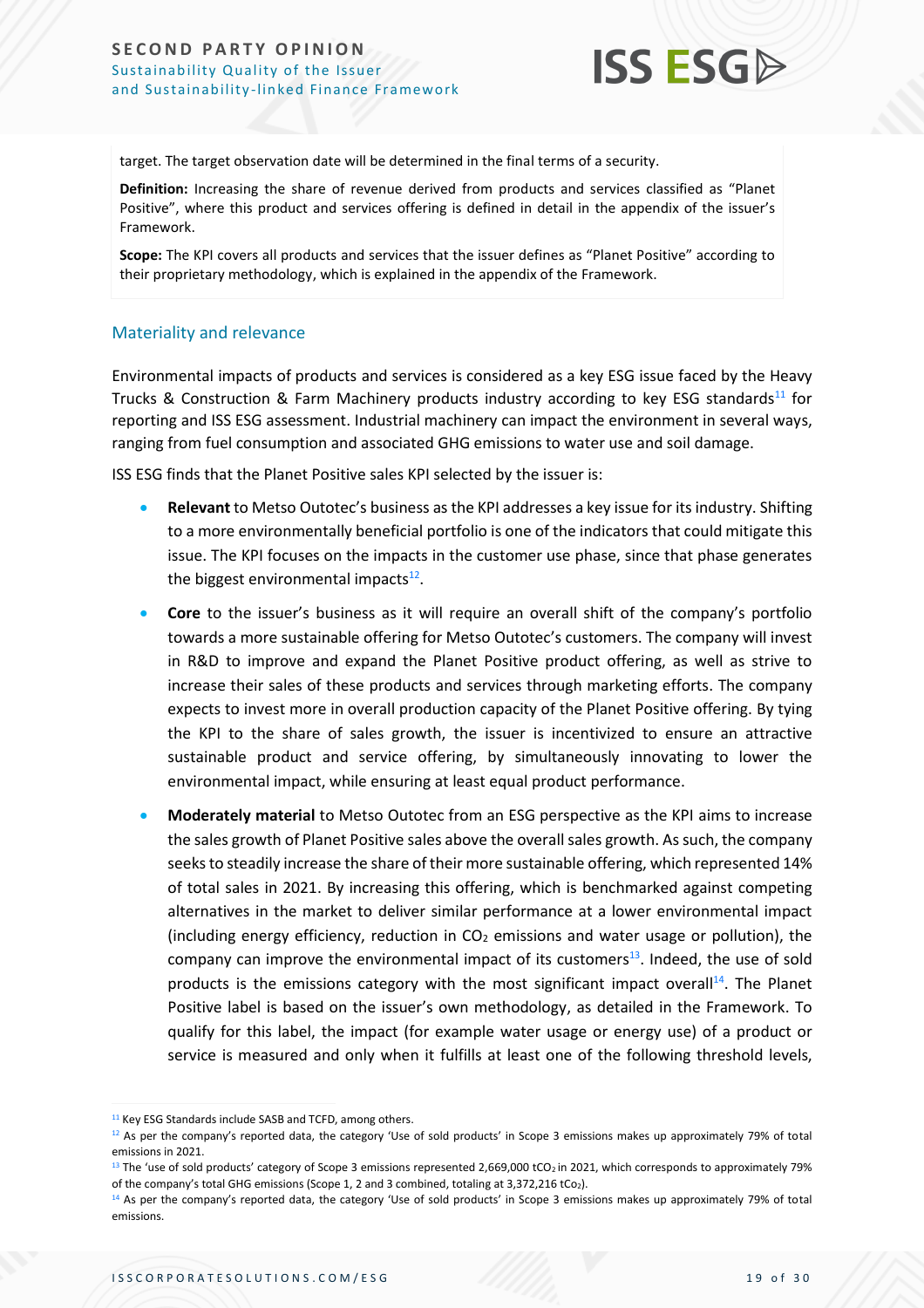

which are relative to a market benchmark level of performance, will it be included in the Planet Positive portfolio. Such performance data is verified by a third-party. However, since the KPI measures a relative growth in sales of Planet Positive products, the increase of the sustainable product offering is contingent on overall sales growth.

#### Consistency with overall company's sustainability strategy

Metso Outotec identifies sustainability as one of its top priorities and put climate change at the heart of itssustainability strategy. The overarching commitment is to limit global warming to 1.5°C by setting science-based targets.

The company's sustainability agenda can be divided in two parts: handprint and footprint. The first one focuses on customers, by providing a sustainable offering and innovations to customers, who operate in the aggregates, mining and metals refining industries. The company aims to do so through, for example. R&D. With the second the company focuses on reducing the impact of its own operations on the environment, by implementing energy-saving measures or switching to renewable energy sources for its own-production activities.

Increasing the range and availability of the Planet Positive portfolio will be one of the actions that fit within the handprint-pillar of Metso Outotec's sustainability strategy.

ISS ESG finds that the KPI selected by the issuer is consistent with the overall company's sustainability strategy.

#### Measurability

- **Scope and perimeter:** The KPI scope and perimeter are clearly defined as per Metso Outotec's methodology<sup>15</sup> for their Planet Positive portfolio, which currently represents 14% of the company's total sales.
- **Quantifiable/Externally verifiable:** The KPI selected is quantifiable and externally verifiable, as the company has defined a specific methodology for categorizing their portfolio as "Planet Positive", which includes quantified benchmark levels of performance (for example on energy efficiency and water usage).
- **Externally verified:** The current data on the performance level for this KPI has been externally verified and the issuer commits to having the future data verified by an external reviewer as well.
- **Benchmarkable:** The KPI is unique to Metso Outotec, as the company has defined its own set of criteria (using different sustainability benchmarks) to compile its Planet Positive portfolio. Therefore, the benchmarkability with peers or international targets is limited.

*Opinion on KPI 3: ISS ESG finds that the KPI selected is core, relevant and moderately material to the issuer's business model and consistent with its sustainability strategy. By increasing the Planet Positive offering, the company can improve the environmental impact of its customers. However, since the KPI* 

<sup>&</sup>lt;sup>15</sup> The issuer has defined a detailed methodology, which has been reviewed by ISS ESG. The Sustainability-linked Finance Framework includes a condensed version of the methodology in the annex. In short, the Planet Positive product offering knows a set of quantified benchmarks, including but not limited to energy efficiency and CO2 emission reductions, out of which at least one must be fulfilled.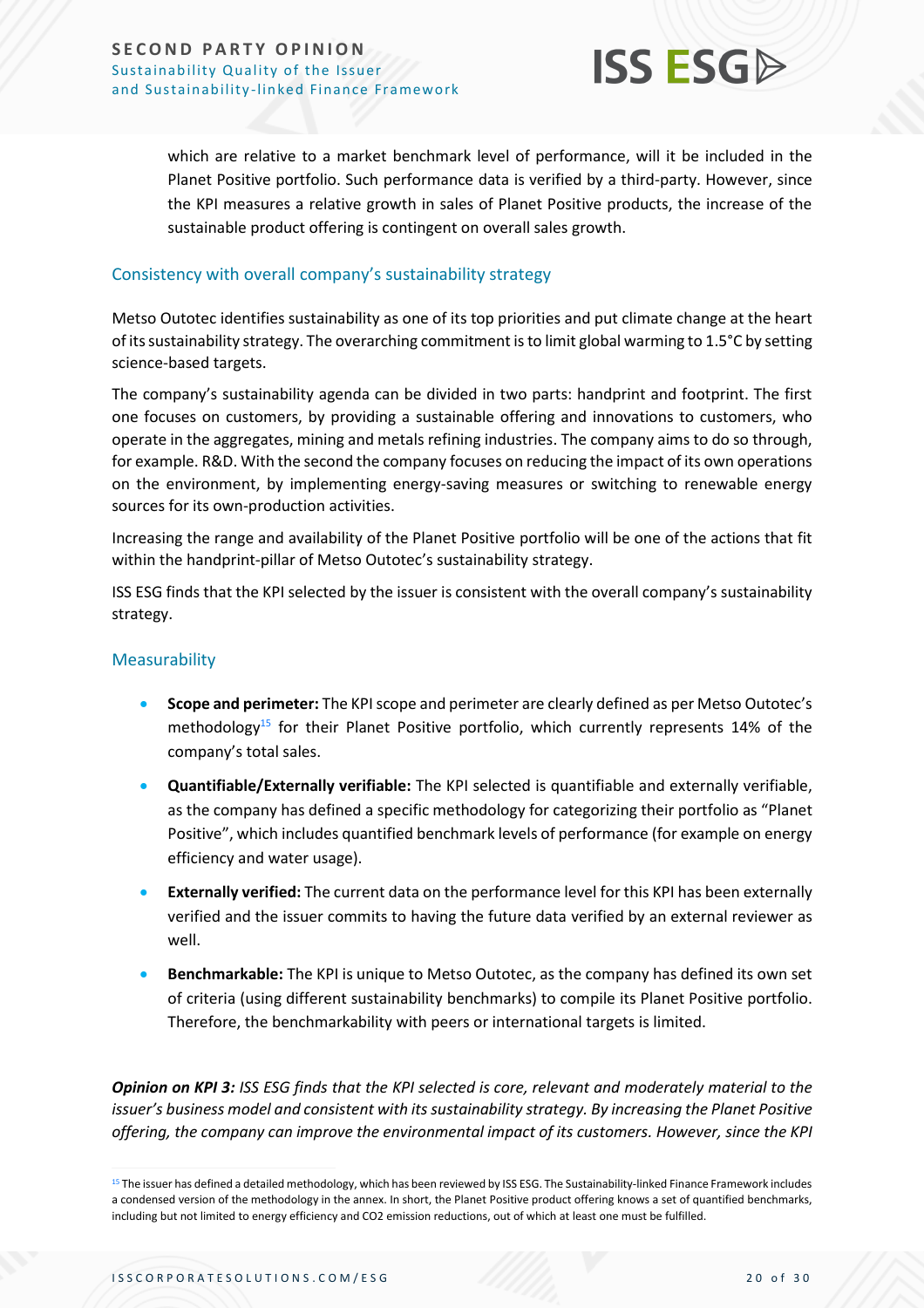

*measures a relative growth in sales of Planet Positive portfolio, the increase of the sustainable offering is contingent on overall sales growth. The KPI is appropriately measurable, quantifiable, externally verifiable, and externally verified. Since the KPI is unique to Metso Outotec, the comparability with peers or international targets is limited. It covers Metso Outotec's Planet Positive portfolio, which currently represents 14% of the company's total sales.*

#### **1B.2 Calibration of SPT 3**

SPT 3: Increase Planet Positive sales annually at a 3-percentage point rate above that of the overall portfolio

#### **FROM ISSUER'S FRAMEWORK**

**Sustainability Performance Target:** Increase Planet Positive sales annually at a 3 percentage point rate above that of the overall portfolio

**Sustainability Performance Target Trigger:** is calculated as follows: the annual increase in Planet Positive sales above that of the overall portfolio

#### **Sustainability Performance Target Observation Date:** December 31, 2025

**Historical performance:** Note that historical data is not available for 2019 and 2020 as this is a new KPI.

| <b>EURm</b>                                                            | 2019  | 2020    | 2021    |
|------------------------------------------------------------------------|-------|---------|---------|
| Planet Positive Sales (including capital equipment and<br>consumables) | n/a   | n/a     | 592     |
| <b>Total Sales</b>                                                     | 4,030 | 3,897   | 4,236   |
| Share of total sales                                                   | n/a   | n/a     | 14.0%   |
| Overall sales growth                                                   |       | $-3.3%$ | $+8.7%$ |

**Rationale for target selection:** The issuer explains that the target was selected in order to strike a balance between achievability and reaching the long-term result, so that the majority of the portfolio will become Planet Positive.

#### **Risks to the target:**

- Broad market shift away from market leading / ESG distinctive products (e.g. as a result of industry downturn resulting in 'upfront price overall else' focus)
- Ineffective R&D to develop further Planet Positive offerings, or Marketing to turn these into sales
- In the long term, as Planet Positive becomes a larger part of the portfolio and more generally across the market represents expected level of performance, it might become increasing difficulty to differentiate these products against competing offerings

#### Ambition

#### Against company's past performance

The issuer sets SPT 3 to increase Planet Positive sales annually at a 3-percentage point rate above that of the overall portfolio. The target observation date is only to be defined in the final terms of the security. Still, the SPT will be the same regardless of the year being measured.

Metso Outotec only created its methodology to benchmark and identify the Planet Positive sales in 2021. Therefore, there is no historical data before this time.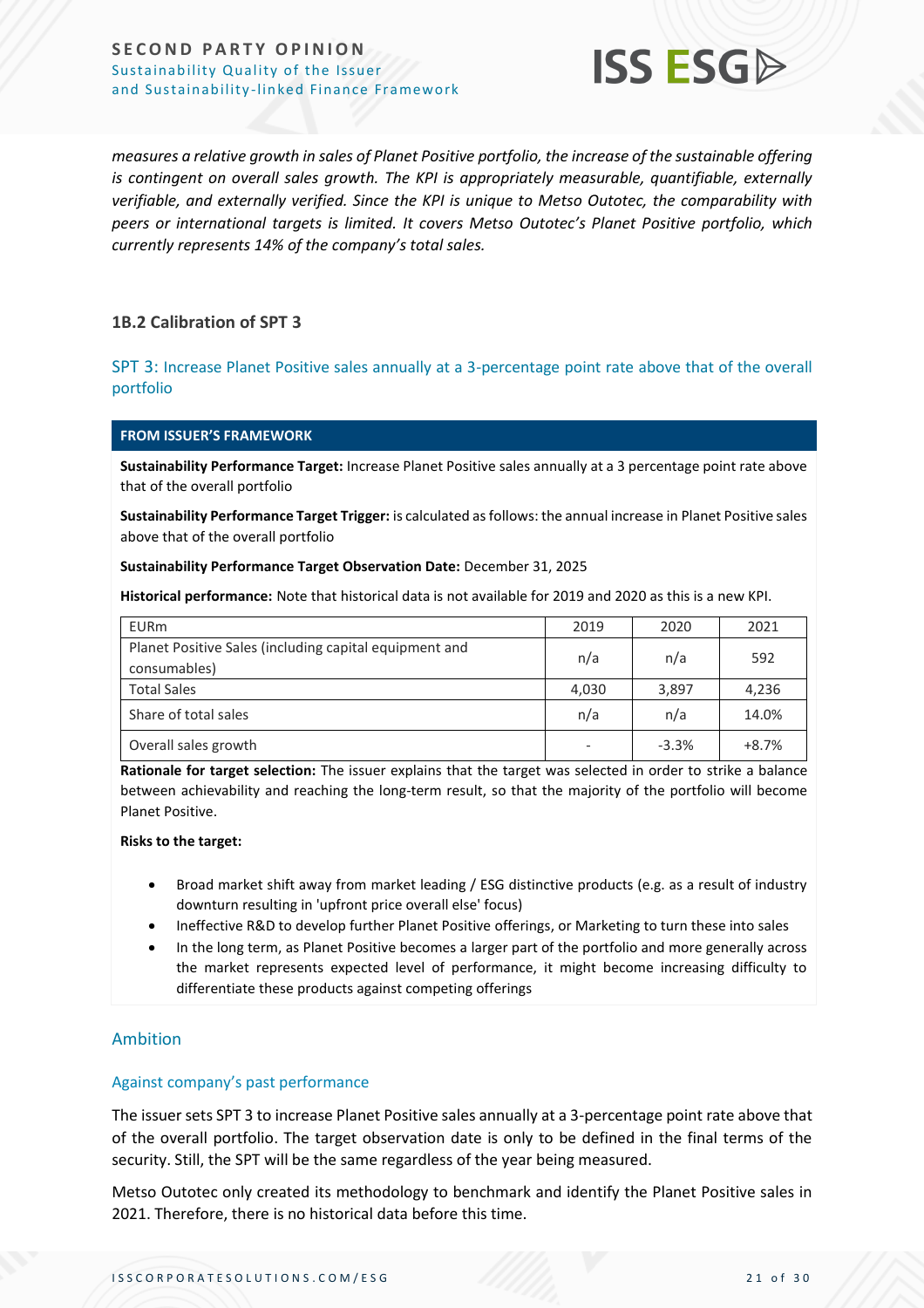

The Planet Positive concept is new for the company. The issuer explains that the strategy of benchmarking, designing and producing less polluting products started only in 2020, and the first full measurement was done in 2021. Hence, the SPT goes beyond a business-as-usual trajectory. This also goes hand-in-hand with some other new initiatives, e.g., Metso Outotec included the Planet Positive sales performance as part of senior management's incentive schemes.

As such, ISS ESG concludes that SPT 3 is ambitious against past performance with limitations due to the lack of historical performance data.

#### Against company's industry peers

ISS ESG conducted a benchmarking of the SPT set by Metso Outotec against the peer group of 6 listed companies provided by the issuer.

The unique nature of SPT 3 limits direct comparison with targets set by peers. While some peers set targets that partially overlap with Metso Outotec's, such as having targets on circularity of products, no other peer uses the same methodology of the Issuer.

Therefore, ISS ESG concludes that there is limited information to assess the level of ambition of SPT 3 against industry peers.

#### Against international targets

In the absence of international targets on this SPT, which is unique to Metso Outotec, ISS ESG cannot conclude the level of ambition of SPT 3 against international targets.

#### Measurability & comparability

- **Historical data:** The SLBP and SLLP recommend having at least 3 years of historical data, however, the issuer has not provided historical data for the years 2019 and 2020, because this KPI was created and first calculated in 2021.
- **Timeline:** The issuer defined a precise timeline related to the SPT achievement, which will be measured annually, including the target observation dates, the trigger events and the frequency of SPTs measurements.

#### Supporting strategy and action plan

Metso Outotec plans to take the following actions to achieve SPT 3:

- **·** Increase the scope of the Planet Positive portfolio
- **■** Invest in R&D projects
- **EXECUTED FINDING** Focused marketing

*Opinion on SPT 3: ISS ESG finds that SPT 3 cannot be calibrated against peers and international targets, as the methodology used to define the Planet Positive portfolio is proprietary and unique to the issuer. The SPT is ambitious against past performance with limitations. The Planet Positive concept is new for the company and the issuer explains that the strategy of benchmarking, designing and producing less polluting products and services started only in 2020, and the first full measurement was done in 2021. Hence, the SPT goes beyond a business-as-usual trajectory. However, there is a lack of historical performance data. The target is set in a clear timeline and is supported by a strategy and action plan disclosed in the company's framework.*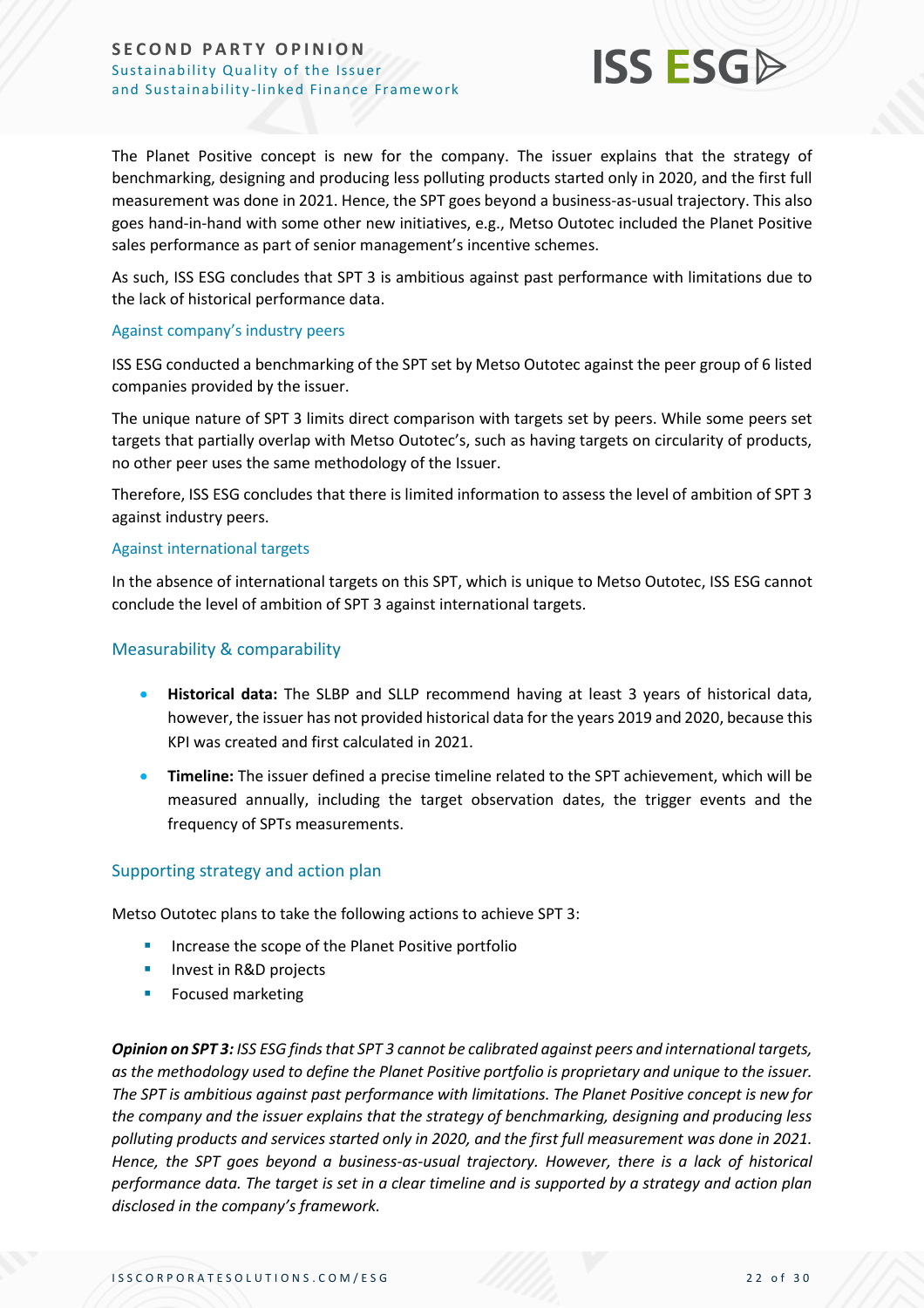

### **PART 3: LINK TO METSO OUTOTEC'S SUSTAINABILITY STRATEGY**

<span id="page-22-0"></span>This section aims to provide an overall level of information on the ESG risks to which the issuer is exposed through its business activities, providing additional context to the issuance assessed in the present report.

#### *ESG risks associated with the issuer and its sector*

#### *At issuer level*

Leveraging ISS ESG's Corporate Rating methodology, ISS ESG assessed the current sustainability performance of the issuer to be medium. Please note that the consistency between the issuance subject to this report and the issuer's sustainability strategy is further detailed in Part 2 of the report.

#### *At industry level*

Key challenges faced by companies in terms of sustainability management in this sector are displayed in the table below. Please note, that this is not a company specific assessment but areas that are of particular relevance for companies within that industry.

#### ESG KEY ISSUES IN THE SECTOR

Environmental impacts of products

Resource-conserving production

Product safety

Occupational health and safety

#### *Sustainability impact of products and services portfolio*

Leveraging ISS ESG's Sustainability Solutions Assessment methodology, ISS ESG assessed the contribution of the issuer's current products and services portfolio to the Sustainable Development Goals defined by the United Nations (UN SDGs). This analysis is limited to the evaluation of final product characteristics and does not include practices along the issuer's production process.

| <b>PRODUCT/SERVICES</b><br><b>PORTFOLIO</b> | <b>ASSOCIATED</b><br><b>PERCENTAGE</b><br><b>OF</b><br>REVENUE <sup>16</sup> | DIRECTION OF IMPACT | UN SDGS                                    |
|---------------------------------------------|------------------------------------------------------------------------------|---------------------|--------------------------------------------|
| Services to the coal<br>industry            | 1%                                                                           | <b>OBSTRUCTION</b>  | <b>13 GLIMATE</b><br>AFFORDABLE AND<br>ENN |

<sup>16</sup> Percentages presented in this table are not cumulative.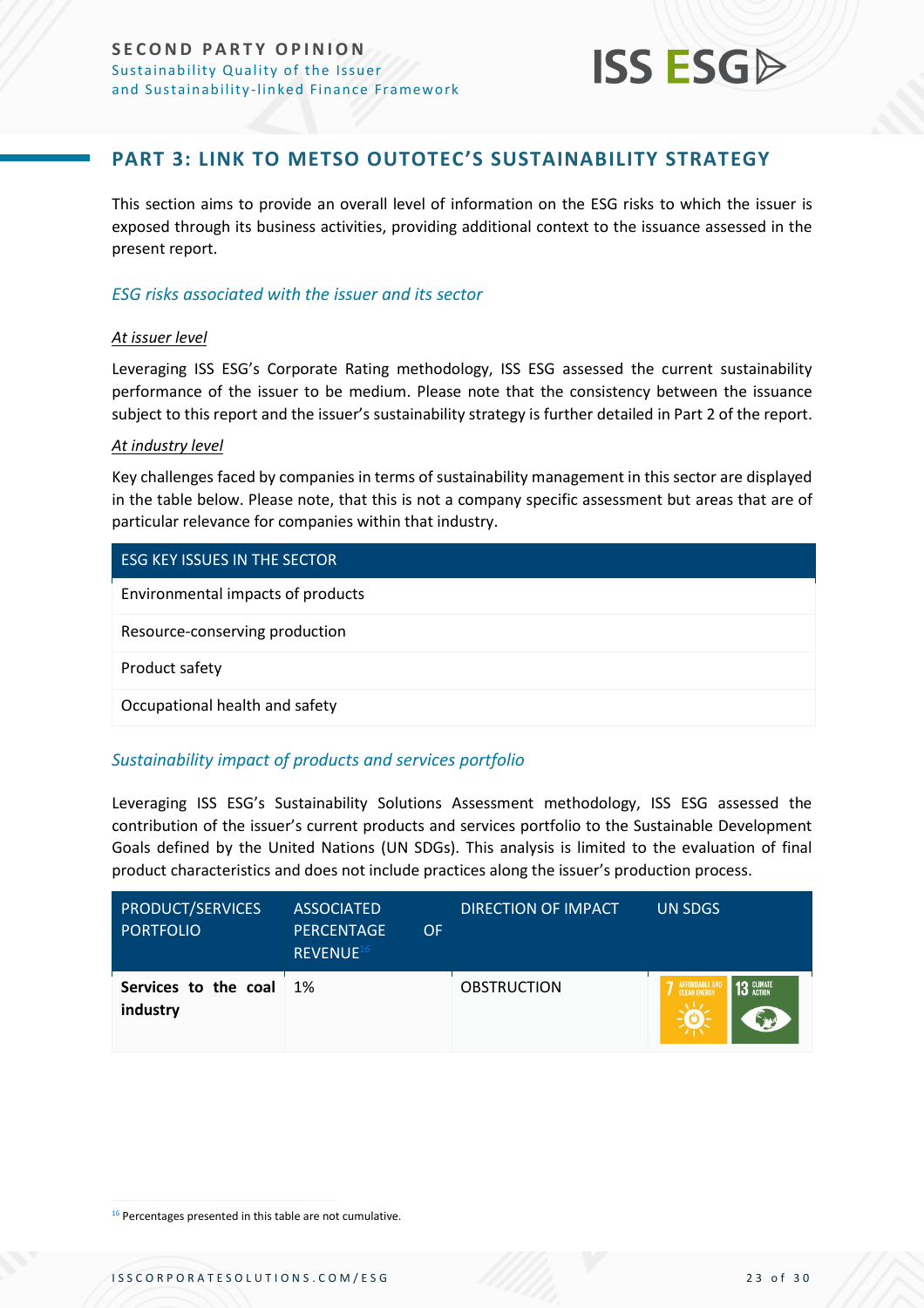

#### *Breaches of international norms and ESG controversies*

#### *At issuer level*

At the date of publication, ISS ESG has not identified any severe controversy in which the issuer would be involved.

#### *At industry level*

Based on a review of controversies over a 2-year period, the top three issues that have been reported against companies within the Heavy Trucks & Construction & Farm Machinery industry are as follows: failure to respect consumer health and safety, failure to respect the right to just and favourable conditions of work, and failure to respect the right to life.

Please note, that this is not a company specific assessment but areas that can be of particular relevance for companies within that industry.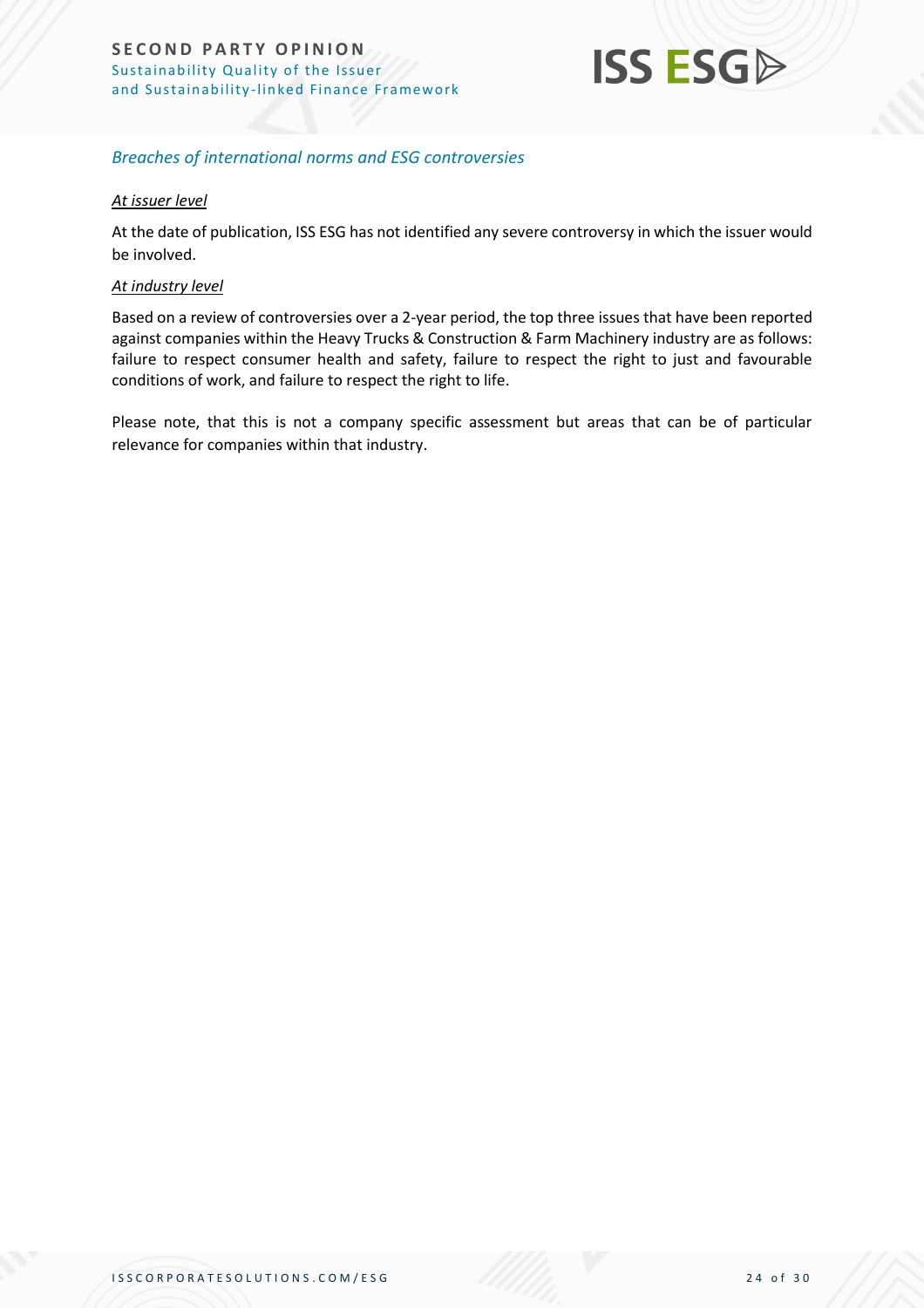

#### DISCLAIMER

- 1. Validity of the SPO: For Metso Outotec's Sustainability-Linked Financing Instruments issuances as long as the Sustainability-Linked Finance Framework (02.06.2022), SPTs benchmarks (including data for KPI baseline) and structural securities characteristics described in this document do not change.
- 2. ISS ESG uses a scientifically based rating concept to analyse and evaluate the environmental and social performance of companies and countries. In doing so, we adhere to standardized procedures to ensure consistent quality of responsibility research worldwide. In addition, we provide Second Party Opinion (SPO) on bonds based on data provided by the issuer.
- 3. We would, however, point out that we do not warrant that the information presented in this SPO is complete, accurate or up to date. Any liability on the part of ISS ESG in connection with the use of these SPO, the information provided in them and the use thereof shall be excluded.
- 4. All statements of opinion and value judgments given by us do not in any way constitute purchase or investment recommendations. In particular, the SPO is no assessment of the economic profitability and creditworthiness of a bond but refers exclusively to the social and environmental criteria mentioned above.
- 5. We would point out that this SPO, certain images, text and graphics contained therein, and the layout and company logo of ISS ESG and ISS-ESG are the property of ISS and are protected under copyright and trademark law. Any use of such ISS property shall require the express prior written consent of ISS. The use shall be deemed to refer in particular to the copying or duplication of the SPO wholly or in part, the distribution of the SPO, either free of charge or against payment, or the exploitation of this SPO in any other conceivable manner.

The issuer that is the subject of this report may have purchased self-assessment tools and publications from ISS Corporate Solutions, Inc. ("ICS"), a wholly-owned subsidiary of ISS, or ICS may have provided advisory or analytical services to the issuer. No employee of ICS played a role in the preparation of this report. If you are an ISS institutional client, you may inquire about any issuer's use of products and services from ICS by emailin[g disclosure@issgovernance.com.](mailto:disclosure@issgovernance.com)

This report has not been submitted to, nor received approval from, the United States Securities and Exchange Commission or any other regulatory body. While ISS exercised due care in compiling this report, it makes no warranty, express or implied, regarding the accuracy, completeness or usefulness of this information and assumes no liability with respect to the consequences of relying on this information for investment or other purposes. In particular, the research and scores provided are not intended to constitute an offer, solicitation or advice to buy or sell securities nor are they intended to solicit votes or proxies.

Deutsche Börse AG ("DB") owns an approximate 80% stake in ISS HoldCo Inc., the holding company which wholly owns ISS. The remainder of ISS HoldCo Inc. is held by a combination of Genstar Capital ("Genstar") and ISS management. ISS has formally adopted policies on non-interference and potential conflicts of interest related to DB, Genstar, and the board of directors of ISS HoldCo Inc. These policies are intended to establish appropriate standards and procedures to protect the integrity and independence of the research, recommendations, ratings and other analytical offerings produced by ISS and to safeguard the reputations of ISS and its owners. Further information regarding these policies are available at https://www.issgovernance.com/compliance/due-diligence-materials.

© 2022 | Institutional Shareholder Services and/or its affiliates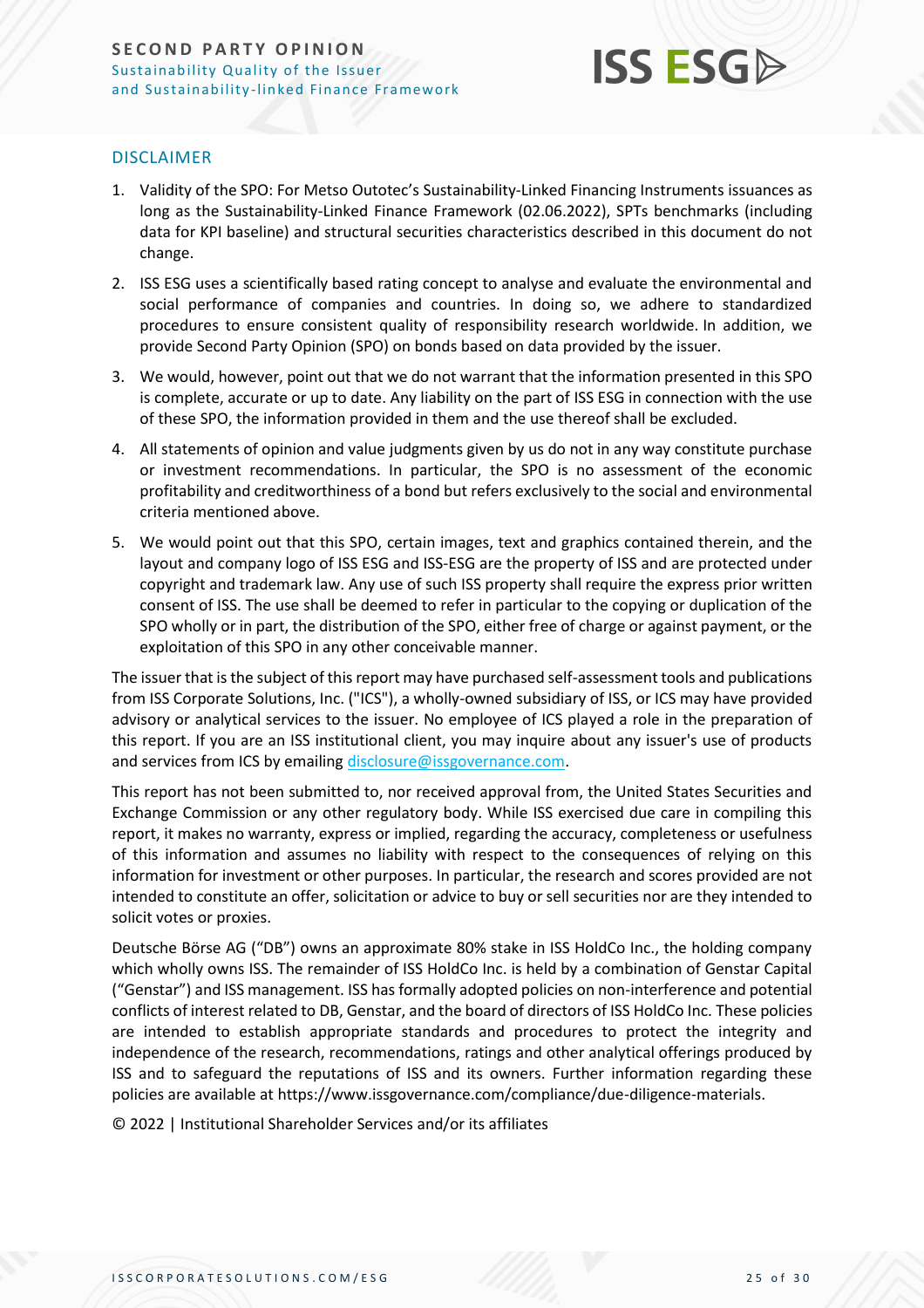## **ISS ESGA**

## <span id="page-25-0"></span>ANNEX 1: ISS ESG Corporate Rating

The following pages contain extracts from Metso Outotec's 2022 ISS ESG Corporate Rating.

#### Methodology - Overview

The ESG Corporate Rating methodology was originally developed by Institutional Shareholder Services Germany (formerly oekom research) and has been consistently updated for more than 25 years.

**ESG Corporate Rating** - The ESG Corporate Rating universe covers important national and international indices as well as additional companies from sectors with direct links to sustainability and the most important bond issuers that are not publicly listed companies. The assessment of a company's social & governance and environmental performance is based on approximately 100 environmental, social and governance indicators per sector, selected from a pool of 800+ proprietary indicators. All indicators are evaluated independently based on clearly defined performance expectations and the results are aggregated, taking into account each indicator's and each topic's materiality-oriented weight, to yield an overall score (rating). If no relevant or up-to-date company information with regard to a certain indicator is available, and no assumptions can be made based on predefined standards and expertise, e.g. known and already classified country standards, the indicator is assessed with a D-.

In order to obtain a comprehensive and balanced picture of each company, our analysts assess relevant information reported or directly provided by the company as well as information from reputable independent sources. In addition, our analysts actively seek a dialogue with the assessed companies during the rating process and companies are regularly given the opportunity to comment on the results and provide additional information.

**Analyst Opinion** - Qualitative summary and explanation of the central rating results in three dimensions:

- (1) Opportunities assessment of the quality and the current and future share of sales of a company's products and services, which positively or negatively contribute to the management of principal sustainability challenges.
- (2) Risks summary assessment of how proactively and successfully the company addresses specific sustainability challenges found in its business activity and value chain, thus reducing its individual risks, in particular regarding its sector's key issues.
- (3) Governance overview of the company's governance structures and measures as well as of the quality and efficacy of policies regarding its ethical business conduct.

**Norm-Based Research - Severity Indicator** - The assessment of companies' sustainability performance in the ESG Corporate Rating is informed by a systematic and comprehensive evaluation of companies' ability to prevent and mitigate ESG controversies. ISS ESG conducts research and analysis [on corporate involvement in verified or alleged failures to respect recognized standards](https://www.issgovernance.com/esg/screening/esg-screening-solutions/#nbr_techdoc_download) for responsible business conduct through [Norm-Based](https://www.issgovernance.com/esg/screening/esg-screening-solutions/#nbr_techdoc_download) Research.

Norm-Based Research is based on authoritative standards for responsible business conduct such as the UN Global Compact, the OECD Guidelines for Multinational Enterprises, the UN Guiding Principles for Business and Human Rights and the Sustainable Development Goals.

As a stress-test of corporate disclosure, Norm-Based Research assesses the following:

- Companies' ability to address grievances and remediate negative impacts
- Degree of verification of allegations and claims
- Severity of impact on people and the environment, and systematic or systemic nature of malpractices

Severity of impact is categorized as Potential, Moderate, Severe, Very severe. This informs the ESG Corporate Rating.

**Decile Rank** - The Decile Rank indicates in which decile (tenth part of total) the individual Corporate Rating ranks within its industry from 1 (best – company's rating is in the first decile within its industry) to 10 (lowest – company's rating is in the tenth decile within its industry). The Decile Rank is determined based on the underlying numerical score of the rating. If the total number of companies within an industry cannot be evenly divided by ten, the surplus company ratings are distributed from the top (1 decile) to the bottom. If there are Corporate Ratings with identical absolute scores that span a division in decile ranks, all ratings with an equal decile score are classified in the higher decile, resulting in a smaller number of Corporate Ratings in the decile below.

**Distribution of Ratings** - Overview of the distribution of the ratings of all companies from the respective industry that are included in the ESG Corporate Rating universe (company portrayed in this report: dark blue).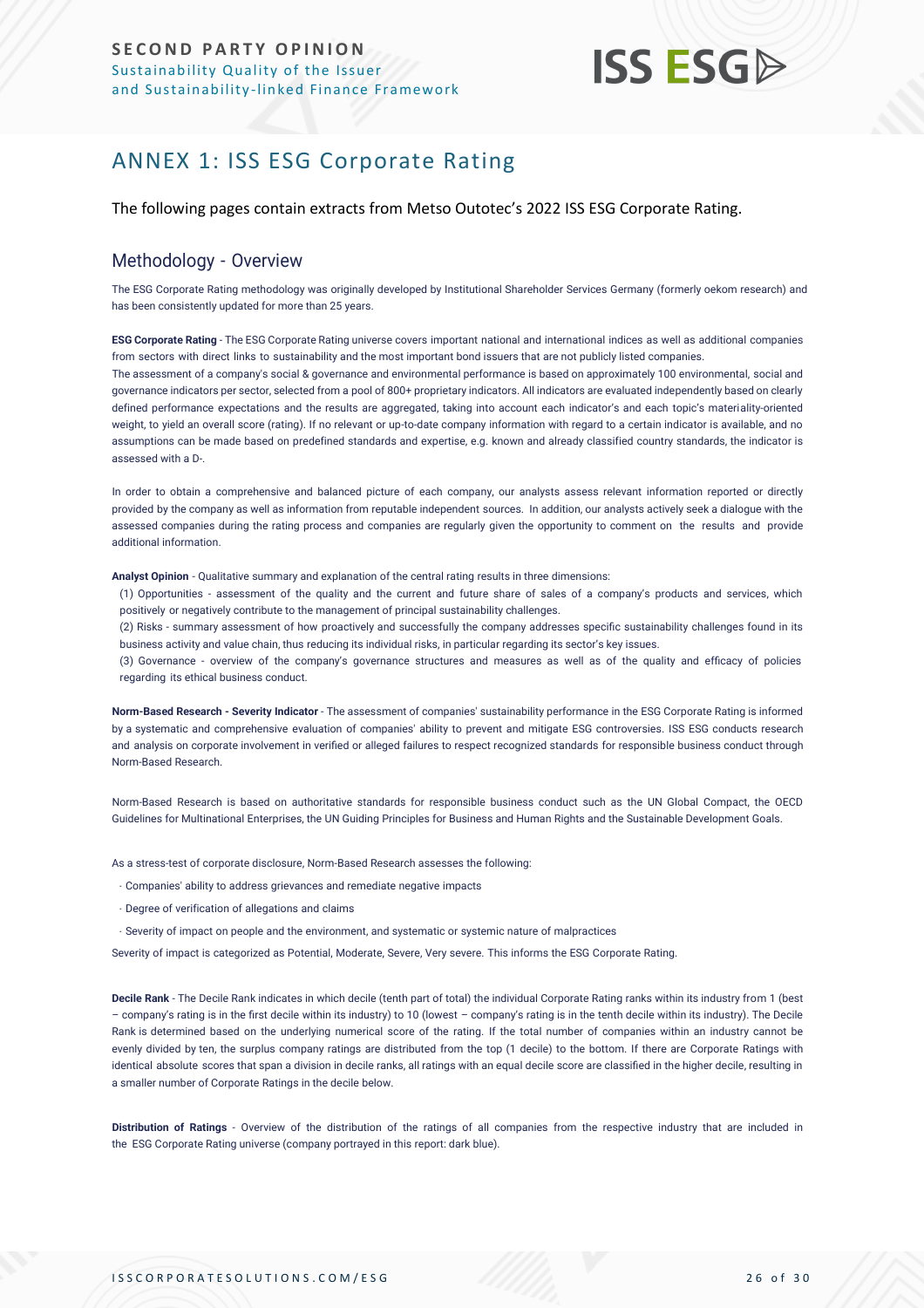## **ISS ESG**

**Industry Classification** - The social and environmental impacts of industries differ. Therefore, based on its relevance, each industry analyzed is classified in a Sustainability **Matrix** 

Depending on this classification, the two dimensions of the ESG Corporate Rating, the Social Rating and the Environmental Rating, are weighted and the sector-specific minimum requirements for the ISS ESG Prime Status (Prime threshold) are defined (absolute best-in-class approach).



**Industry Leaders** - List (in alphabetical order) of the top three companies in an industry from the ESG Corporate Rating universe at the time of generation of this report.

**Key Issue Performance** - Overview of the company's performance with regard to the key social and environmental issues in the industry, compared to the industry average.

**Performance Score** - The ESG Performance Score allows for cross-industry comparisons using a standardized best-in-class threshold that is valid across all industries. It is the numerical representation of the alphabetic ratings (D- to A+) on a scale of 0 to 100 with 50 representing the prime threshold. All companies with values greater than 50 are Prime, while companies with values less than 50 are Not Prime. As a result, intervals are of varying size depending on the original industry-specific prime thresholds.

**Rating History** - Development of the company's rating over time and comparison to the average rating in the industry.

**Rating Scale** - Companies are rated on a twelve-point scale from A+ to D-:

A+: the company shows excellent performance.

D-: the company shows poor performance (or fails to demonstrate any commitment to appropriately address the topic).

Overview of the range of scores achieved in the industry (light blue) and indication of the grade of the company evaluated in this report (dark blue).

**Sources of Information** - A selection of sources used for this report is illustrated in the annex.

**Status & Prime Threshold** - Companies are categorized as Prime if they achieve/exceed the sustainability performance requirements (Prime threshold) defined by ISS ESG for a specific industry (absolute best-in-class approach) in the ESG Corporate Rating. Prime companies are sustainability leaders in their industry and are better positioned to cope with material ESG challenges and risks, as well as to seize opportunities, than their Not Prime peers. The financial materiality of the Prime Status has been confirmed by performance studies, showing a continuous outperformance of the Prime portfolio when compared to conventional indices over more than 14 years.

**Transparency Level** - The Transparency Level indicates the company's materiality-adjusted disclosure level regarding the environmental and social performance indicators defined in the ESG Corporate Rating. It takes into consideration whether the company has disclosed relevant information regarding a specific indicator, either in its public ESG disclosures or as part of the rating feedback process, as well as the indicator's materiality reflected in its absolute weight in the rating. The calculated percentage is classified in five transparency levels following the scale below. Metric is the theoretics, the transparency of the ESS Corporate Britis, the second second in the second second<br>
Specifical metric and The Technology and Technology are weighted and the second second<br>
metric transparence is

- 0% < 20%: very low
- 20% < 40%: low
- 40% < 60%: medium
- 60% < 80%: high
- 80% 100%: very high

For example, if a company discloses information for indicators with a cumulated absolute weight in the rating of 23 percent, then its Transparency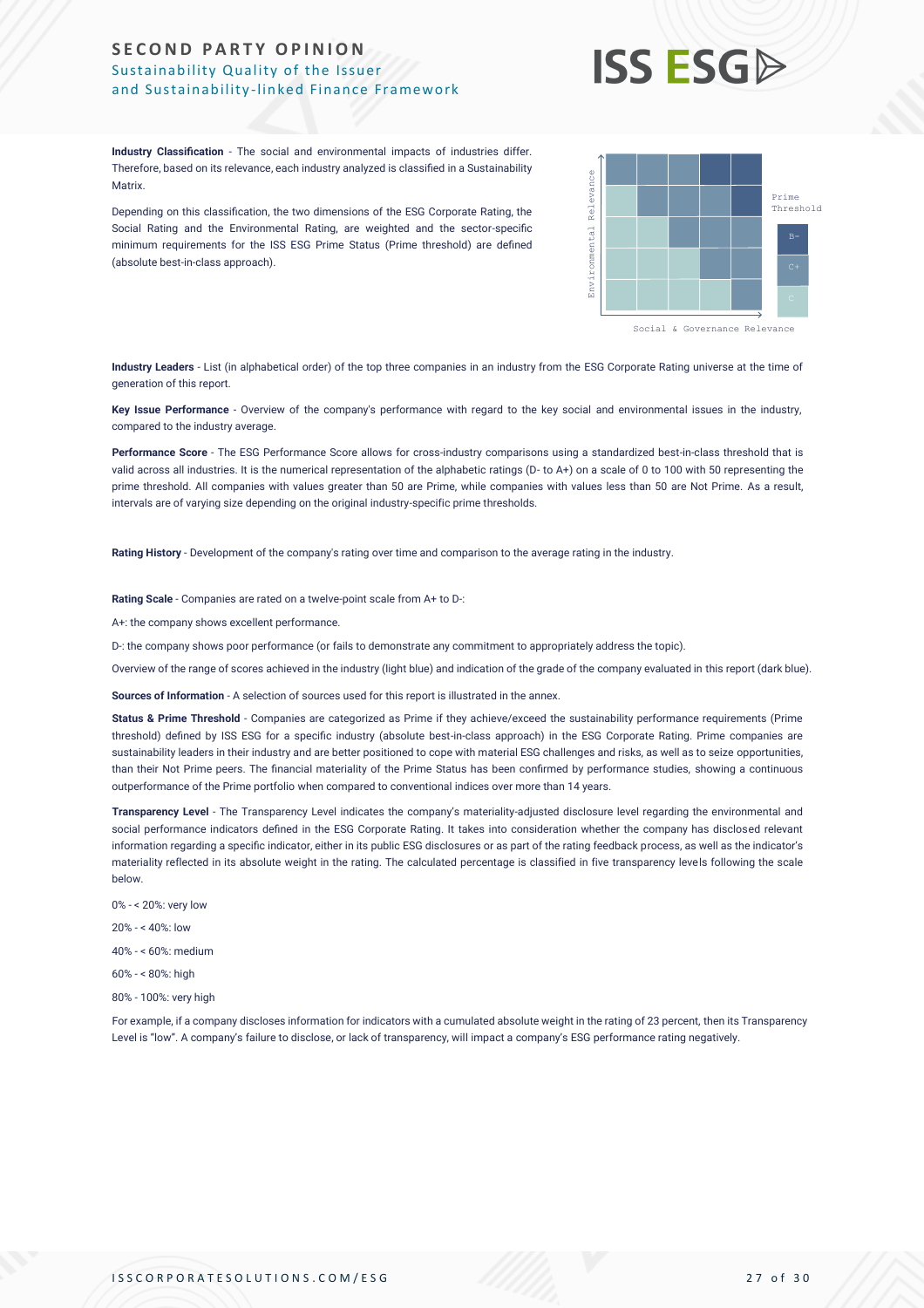

## <span id="page-27-0"></span>ANNEX 2: Methodology

#### ISS ESG Corporate Rating

The ESG Corporate Rating universe, which is currently expanding from more than 8,000 corporate issuers to a targeted 10,000 issuers in 2020, covers important national and international indices as well as additional companies from industries with direct links to sustainability and the most important bond issuers that are not publicly listed companies.

The assessment of a company's social & governance and environmental performance is based on approximately 100 environmental, social and governance indicators per industry, selected from a pool of 800+ proprietary indicators. All indicators are evaluated independently based on clearly defined performance expectations and the results are aggregated, taking into account each indicator's and each topic's materiality-oriented weight, to yield an overall score (rating). If no relevant or up-to-date company information with regard to a certain indicator is available, and no assumptions can be made based on predefined standards and expertise, e.g. known and already classified country standards, the indicator is assessed with a D-.

In order to obtain a comprehensive and balanced picture of each company, our analysts assess relevant information reported or directly provided by the company as well as information from reputable independent sources. In addition, our analysts actively seek a dialogue with the assessed companies during the rating process and companies are regularly given the opportunity to comment on the results and provide additional information.

### Alignment of the concept set for transactions against the Sustainability-Linked Bond Principles by ICMA, and the Sustainability-Linked Loan Principles administered by LMA/APLM/LSTA

ISS ESG reviewed the Sustainability-Linked Finance Framework of Metso Outotec, as well as the concept and processes for issuance against the Sustainability-Linked Bond Principles administered by the ICMA and the Sustainability-Linked Bond Principles administered by the LMA. Those principles are voluntary process guidelines that outline best practices for financial instruments to incorporate forward-looking ESG outcomes and promote integrity in the development of the Sustainability-Linked Bond market by clarifying the approach for issuance.

ISS ESG reviewed the alignment of the concept of the Metso Outotec's issuance with mandatory and necessary requirements as per the Appendix II - SLB Disclosure Data Checklist of those principles, and with encouraged practices as suggested by the core content of the Principles.

#### Analysis of the KPI selection and associated SPT

In line with the voluntary guidance provided by the Sustainability-Linked Bond Principles, ISS ESG conducted an in-depth analysis of the sustainability credibility of the KPI selected and associated SPT. ISS ESG analysed if the KPI selected is core, relevant and material to the issuer's business model and consistent with its sustainability strategy thanks to its long-standing expertise in evaluating corporate sustainability performance and strategy. ISS ESG also reviewed if the KPI is appropriately measurable by referring to key GHG reporting protocols and against acknowledged benchmarks.

ISS ESG analysed the ambition of the SPT against Metso Outotec's own past performance (according to Metso Outotec's reported data), against Metso Outotec's industry peers (as per ISS ESG Peer Universe and data), and against international benchmarks such as the Paris agreement (based on data from the Transition Pathway Initiative). Finally, ISS ESG evaluated the measurability & comparability of the SPT, and the supporting strategy and action plan of Metso Outotec.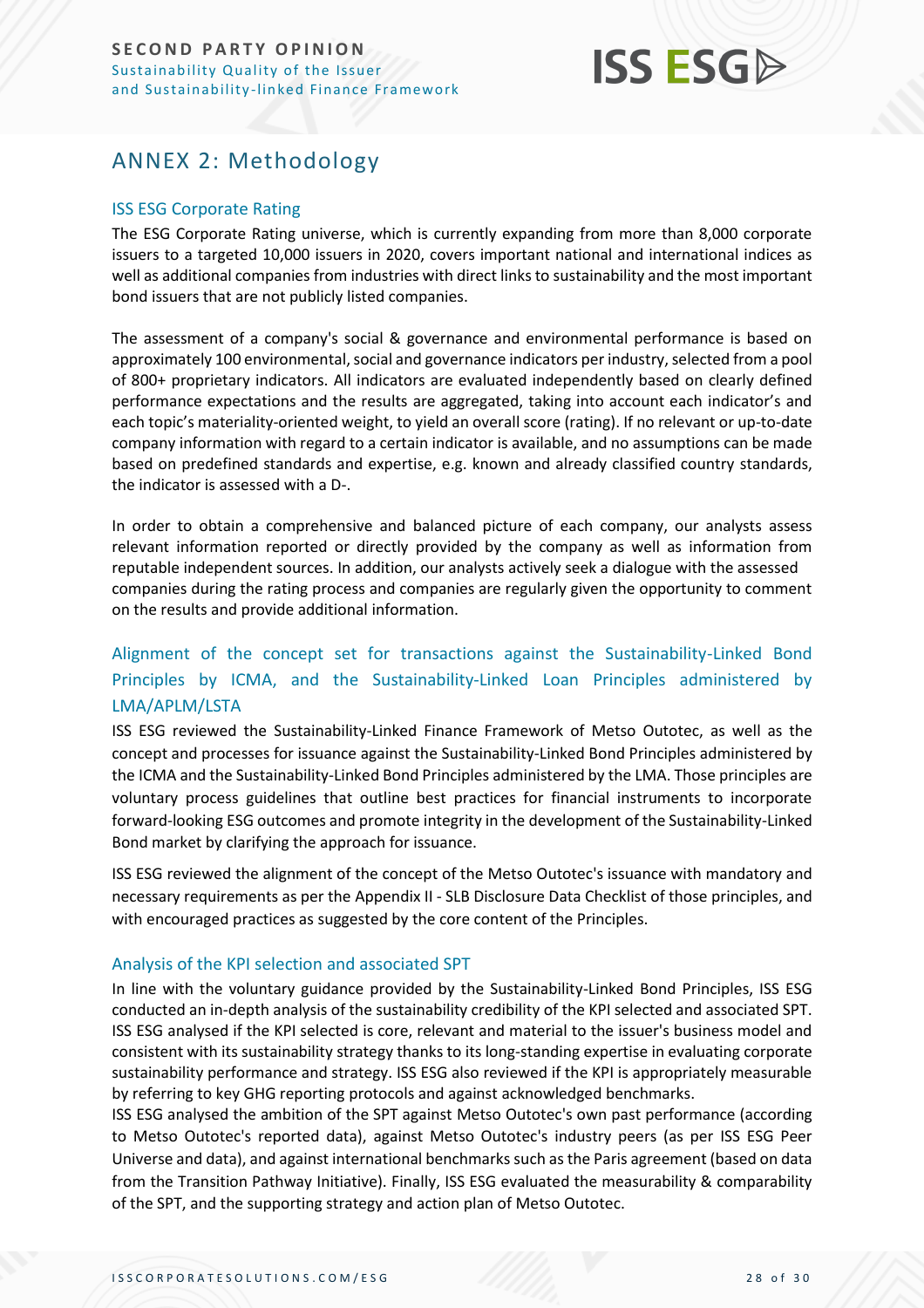

## <span id="page-28-0"></span>ANNEX 3: Quality management processes

#### **SCOPE**

Metso Outotec commissioned ISS ESG to compile a Sustainability-Linked Financing Instruments SPO. The Second Party Opinion process includes verifying whether the Sustainability-Linked Finance Framework aligns with the ICMA Sustainability-Linked Bond Principles and LMA/APLMA/LSTA Sustainability-Linked Loan Principles and to assess the sustainability credentials of its Sustainability-Linked financing instruments, as well as the issuer's sustainability strategy.

#### **CRITERIA**

Relevant Standards for this Second Party Opinion

- ICMA Sustainability-Linked Bond Principles
- LMA/APLMA/LSTA Sustainability-Linked Loan Principles

#### ISSUER'S RESPONSIBILITY

Metso Outotec's responsibility was to provide information and documentation on:

**Framework** 

#### ISS ESG'S VERIFICATION PROCESS

ISS ESG is one of the world's leading independent environmental, social and governance (ESG) research, analysis and rating houses. The company has been actively involved in the sustainable capital markets for over 25 years. Since 2014, ISS ESG has built up a reputation as a highly-reputed thought leader in the green and social bond market and has become one of the first CBI approved verifiers.

ISS ESG has conducted this independent Second Party Opinion of the Sustainability-Linked Financing Instruments to be issued by Metso Outotec based on ISS ESG methodology and in line with the ICMA Sustainability-Linked Bond Principles and the LMA Sustainability-Linked Loan Principles.

The engagement with Metso Outotec took place from April to June 2022.

#### ISS ESG'S BUSINESS PRACTICES

ISS has conducted this verification in strict compliance with the ISS Code of Ethics, which lays out detailed requirements in integrity, transparency, professional competence and due care, professional behaviour and objectivity for the ISS business and team members. It is designed to ensure that the verification is conducted independently and without any conflicts of interest with other parts of the ISS Group.